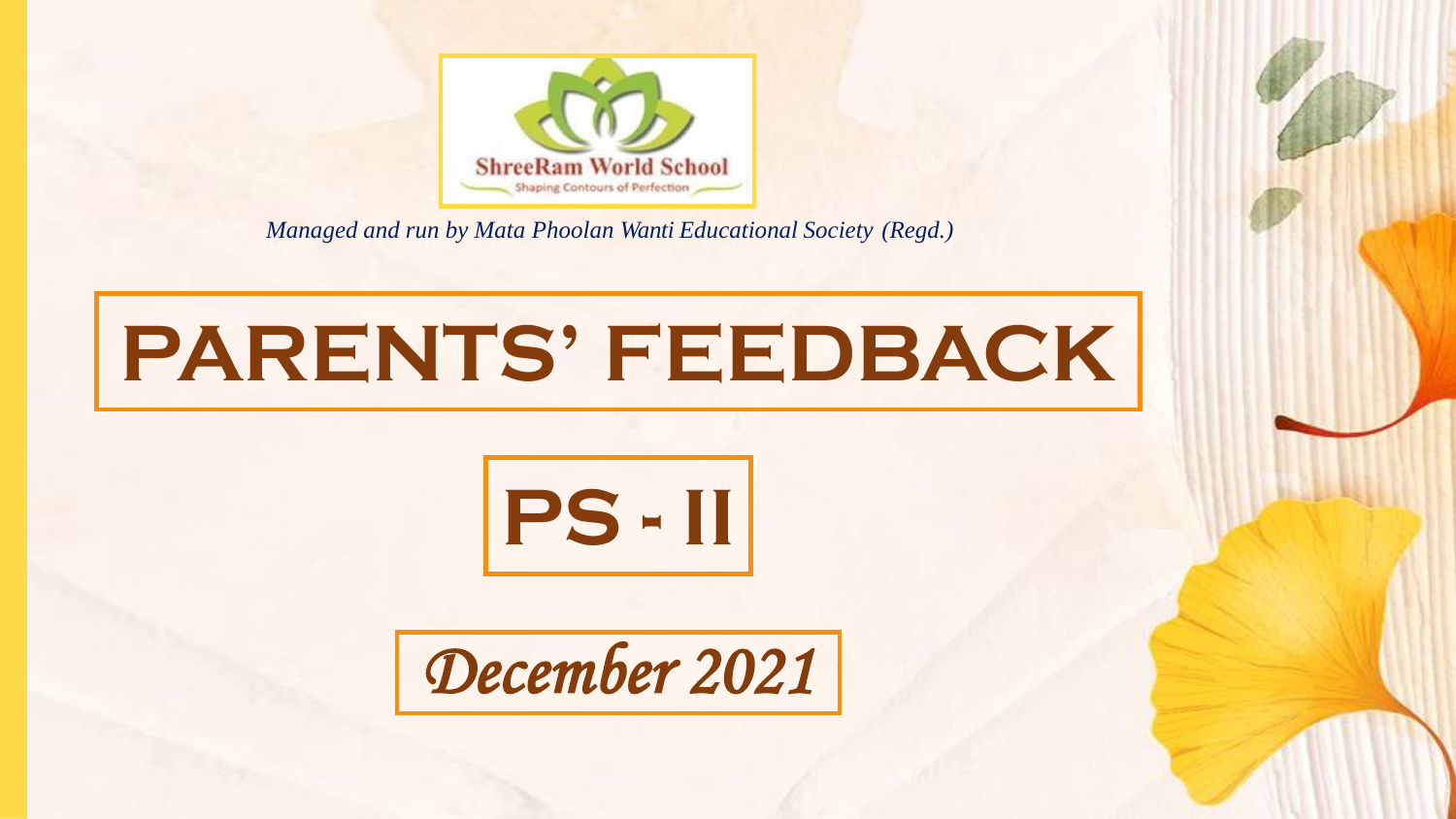*A balance of education at home and school moulds a student's actual learning.* 

We thank our parent community for their *constant support and encouraging words of appreciation.*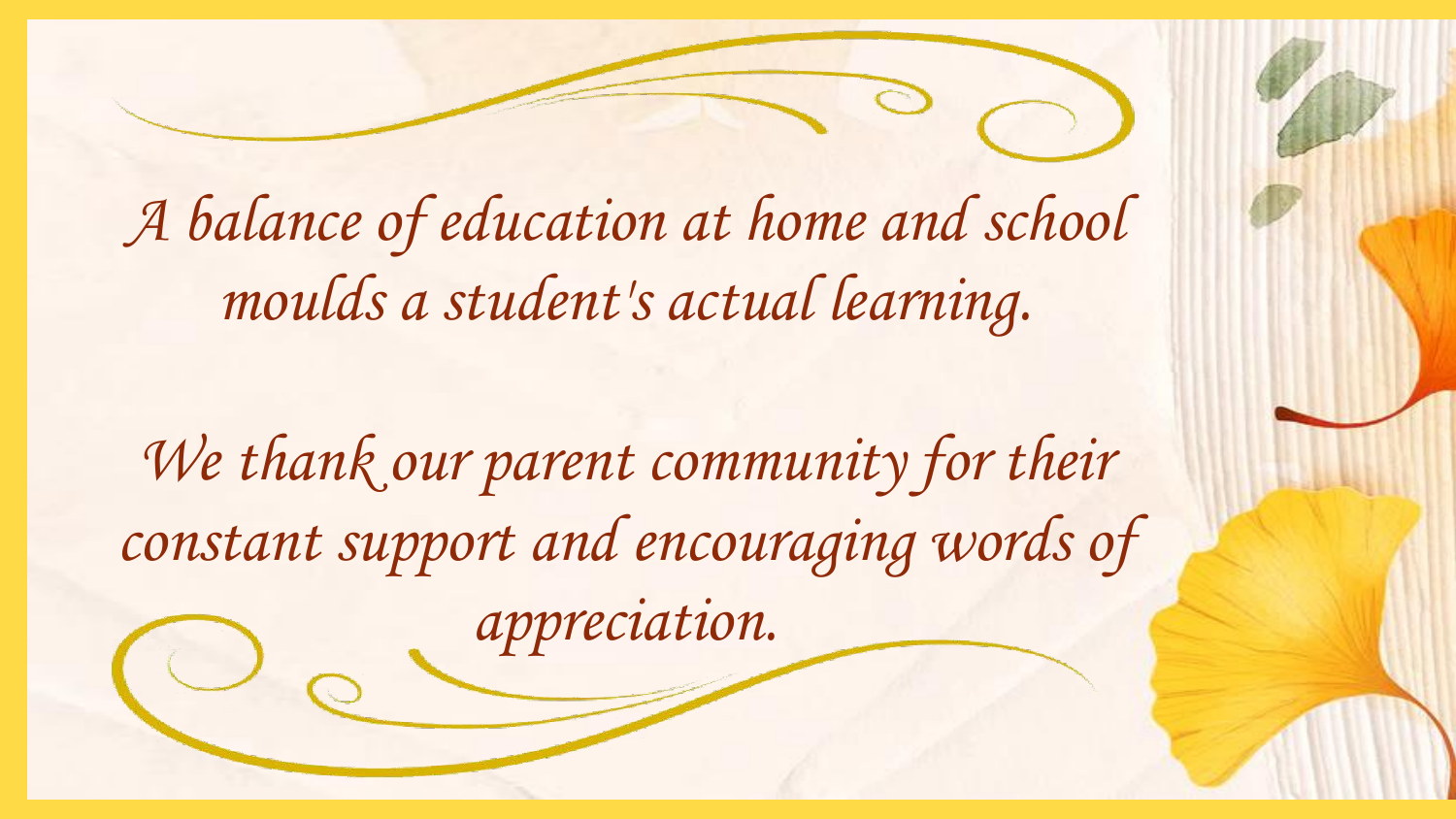As a parent, I would like to share our feedback by saying that we feel fortunate to have my ward admitted in ShreeRam World School where my son is getting to learn various new things with excellent learning environment. Teachers are giving their best in delivering world's best education to the children. I can sense that Atharv is improving day by day in all senses.

**Mr Devnarayan (Father), Atharv, PrePrimary B**

All the support and guidance from the class teacher and other activity teachers are superb and highly appreciated. You all are doing fabulous job in strengthening the foundation of their life and career. Heart-felt thanks from our family to all of you.

**Ms Neha (Mother), Agrim Rajput, Class I E**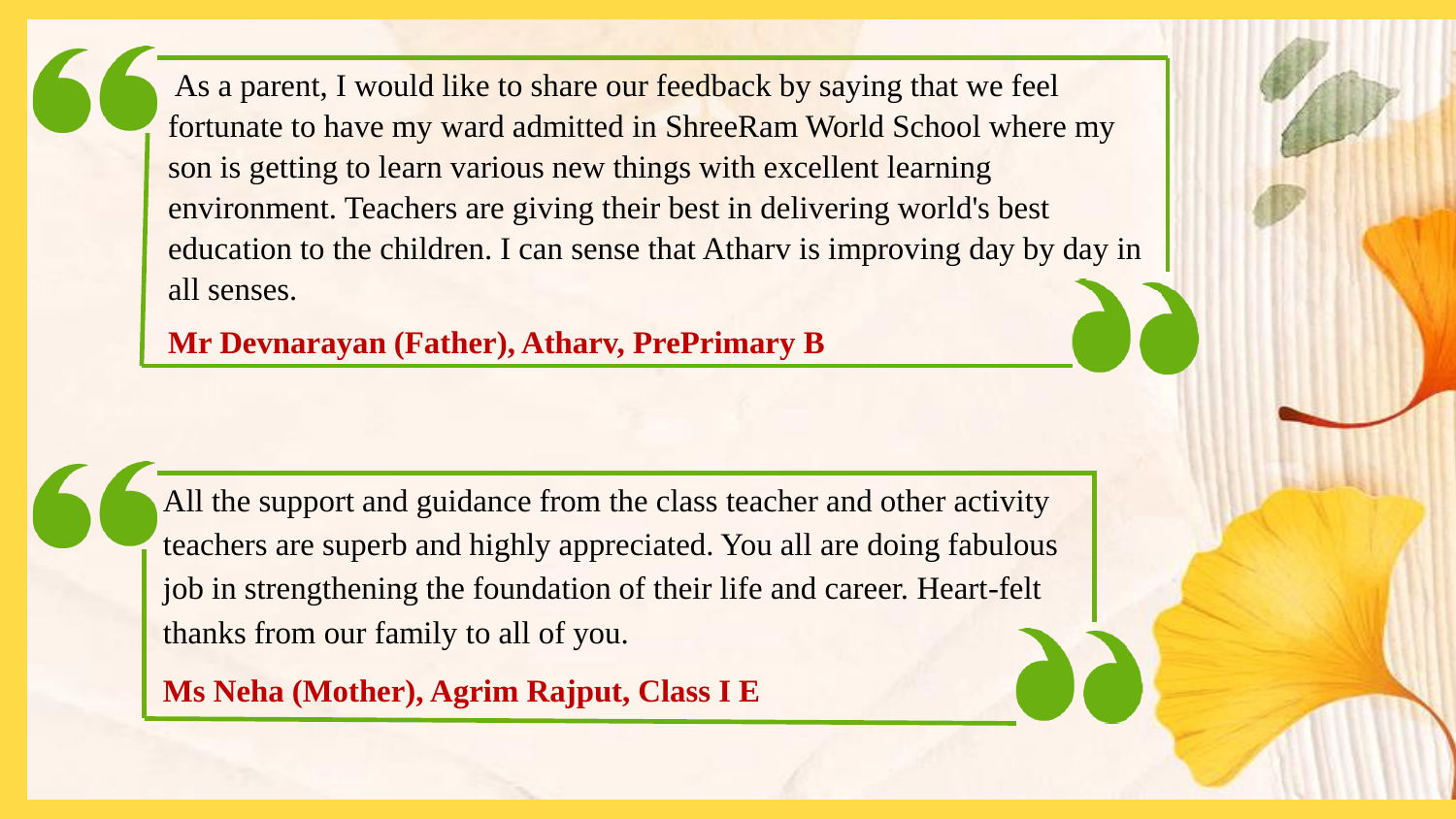It's been a good year and Diyaan is learning new things and topics. Thanks for bringing fun to the learning and developing the kids for the future.

**Mr Vikas Sharma (Father), Diyaan Sharma, Class II A**

I am glad that Kavisha is a part of ShreeRam World School family. Teachers are very nice and helpful. Also, cooperating a lot to make kids understand throughout the class. Very happy with my daughter's performance  $\circledast$ . **Ms Gurpreet Kaur (Mother), Kavisha Kailash, Pre School C**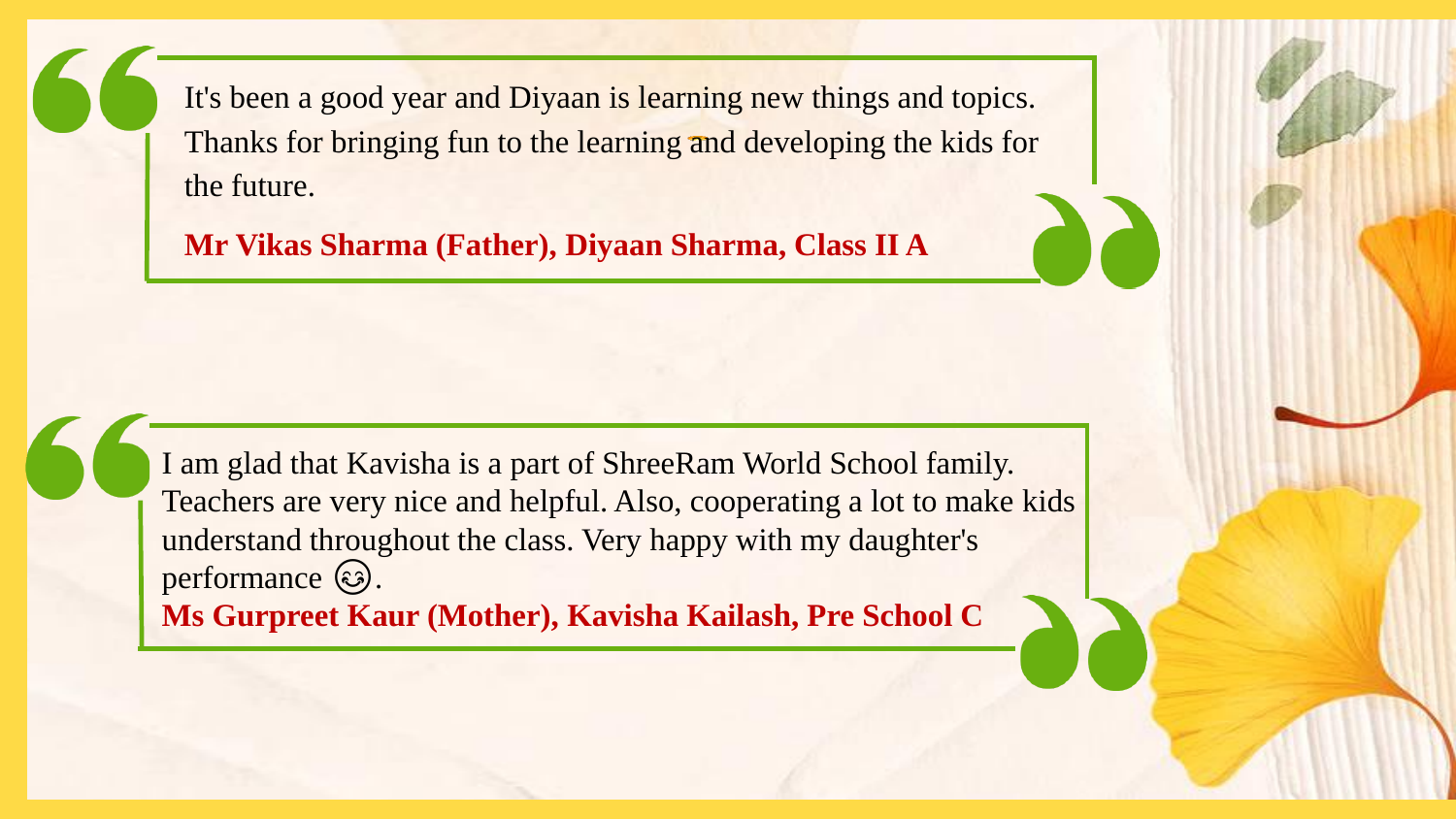We are very happy with Harveen Ma'am. She is extremely patient with kids. Always happy to extend help. We are very fortunate she is Adikrit's teacher. Hoping she will continue with next session as well.

**Ms Kavita (Mother), Adikrit Singh, PrePrimary B**

Hayaan loves his school teacher and the way she teaches in class. Online classes are more interactive now and he is learning new things every day. Thanks to the teachers and their efforts for making classes interactive and creating smart learning. Videos of lessons or tables or stories are very helpful to teach them at faster pace.

**Mr Harsh Bandlish (Father), Hayaan Bandlish, Class I B**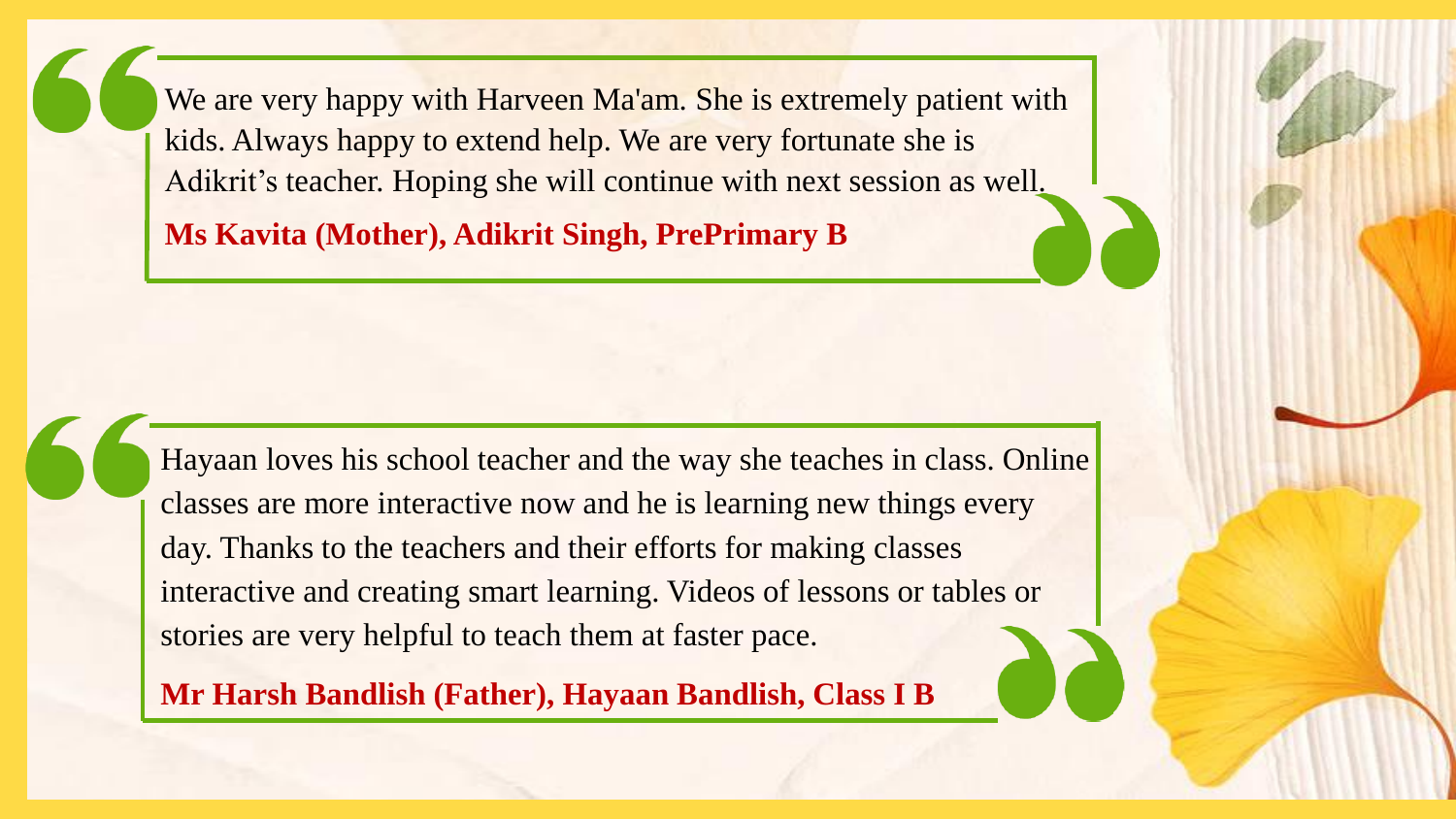SRWS is providing good education to the children even in lockdown too. Specially, we find that class teacher Ms Nishtha Ma'am is really working hard with our kids. So, I am fully satisfied with her and SRWS team. Thanks a lot...!

**Mr Atul Bhatia (Father), Bhavyansh Bhatia, Class I C**

Thank you so much ma'am for putting in all the efforts. There is a positive change in Myra not only academically but also she has improved as a person. It is very important and difficult at times to give honest feedback. All new concepts have been introduced to kids very well prepared by relating it to some art or practical way. Giving personal attention to each child that too on this platform is commendable.

**Ms Neerja Bakshi (Mother), Myra Bakshi, Class II B**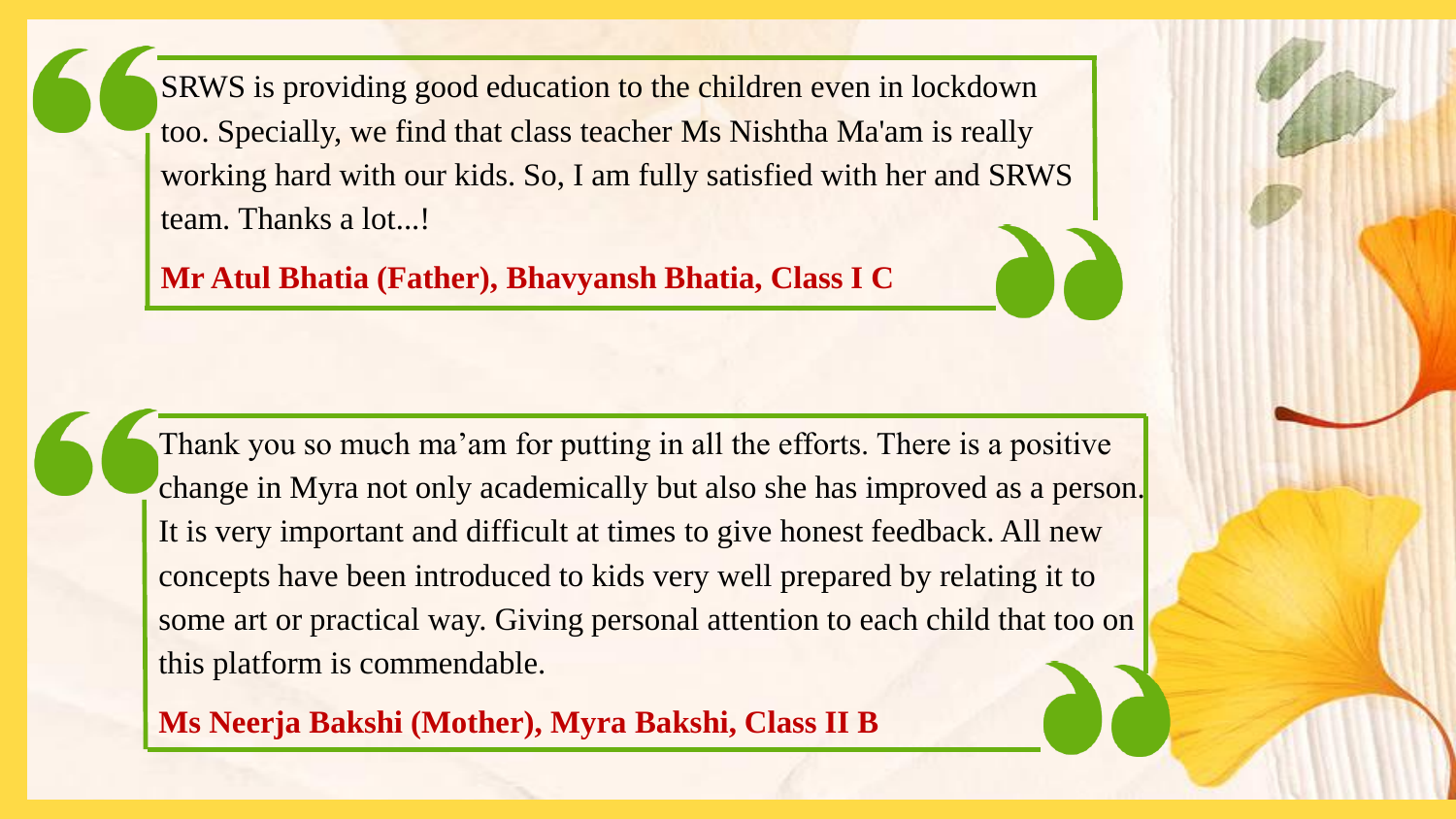We are very satisfied with pattern of classes and studies. Teachers are very co- operative and the way they handle the children is very impressive and good. The classIn charge is very humble and co-operative and ready to resolve any issue at the same time. Very happy with the culture of ShreeRamWorld School.

**Ms Vidhi (Mother), Shivansh Narayan, Pre School A**

Hello! We would like to express our satisfaction with the teaching methodology as well as the pace of teaching in Class 1 for our ward. Sharmistha ma'am is an ideal teacher for kids who are faced with online learning in such an unpredictable environment.

**Ms Jyoti Nagpal (Mother), Idhant Nagpal, Class I D**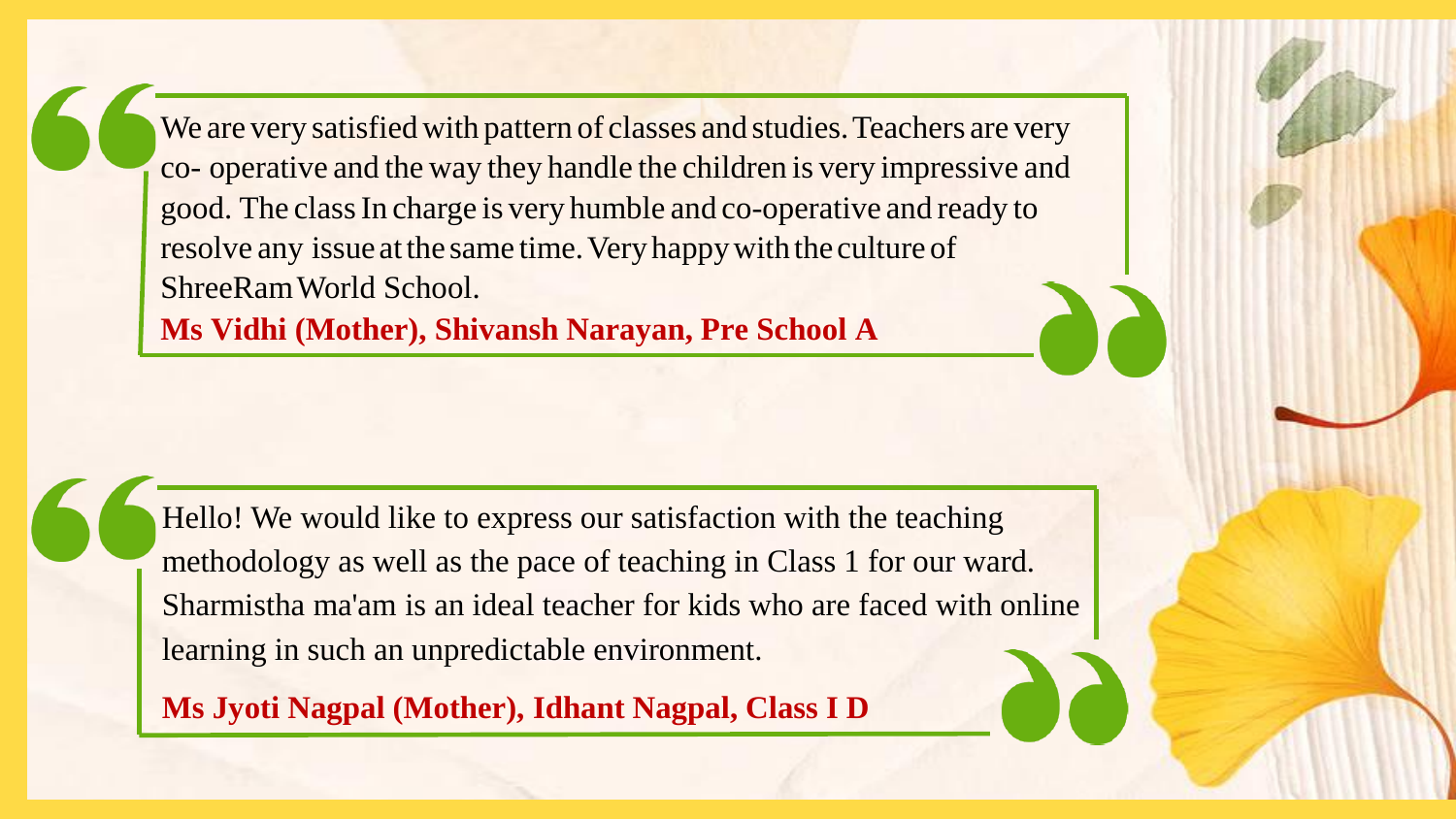Shubhi ma'am is an amazing teacher. She has taught my son since this April. She is very experienced and knowledgeable. She keeps her lesson effective, engaging and fun. My son is able to stay focussed and overcome his fear of writing and speaking in front of others. With her encouragement, he has started reading regularly now. Thank you so much ma'am for so much love and knowledge inspite of the virtual hiccups.

**Ms Ankita Srivastava (Mother), Darsh Srivastava, PrePrimary C**

Online training of kids itself sounds an impossible task but I don't have the words to express, how Ruchi Ma'am handles and manages the class. She assures everyone's participation and tries her best to make everyone understand the concept. Apratim loves to attend her classes and is very happy with her. Thank you so much.

**Ms Khushboo Srivastava (Mother), Apratim Srivastava, Class I A**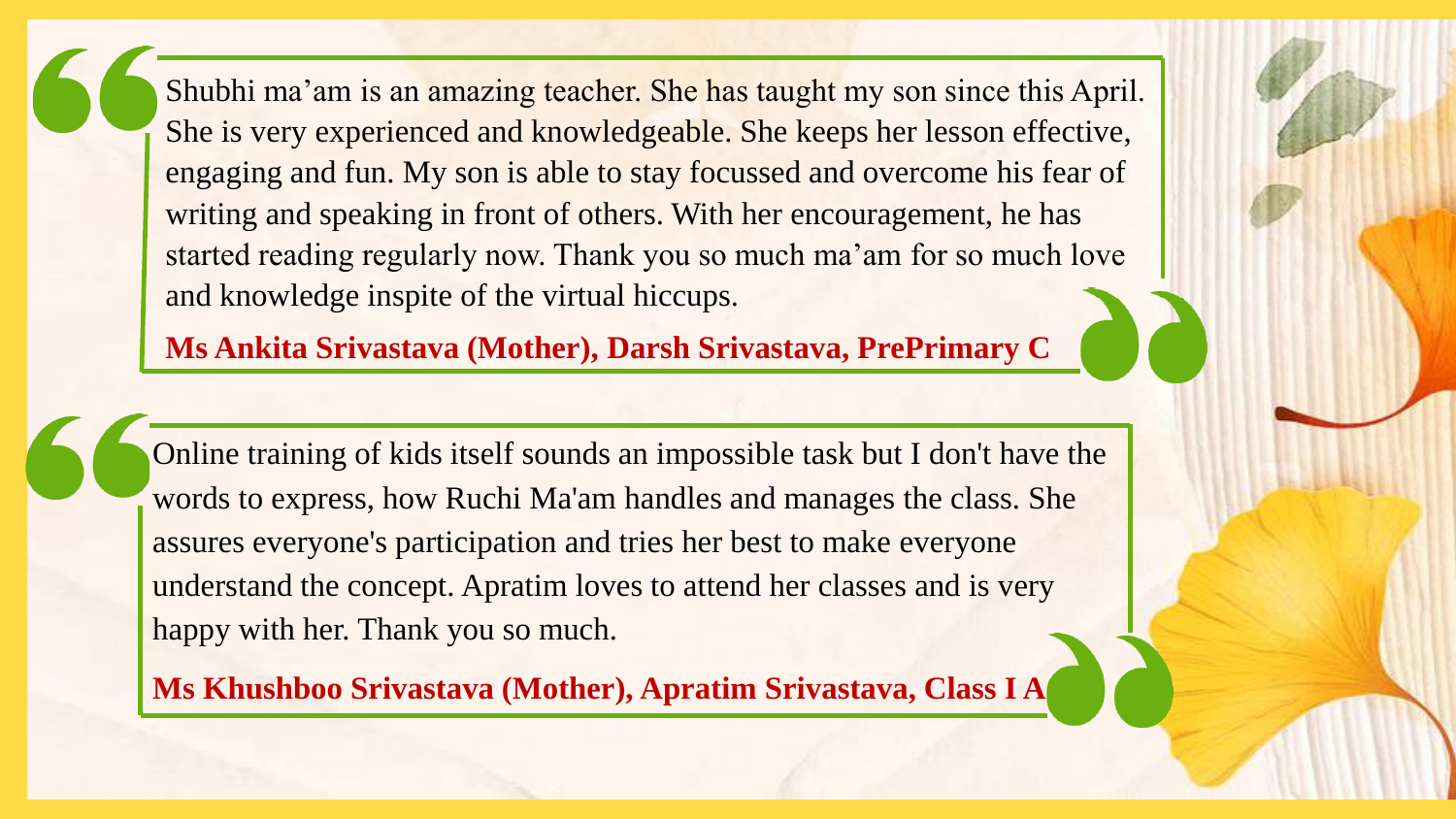Thank you so much Malika ma'am. You are such a supportive and positive personality. You always appreciate your students and your online sessions are so interesting and enjoyable for students as well as parents  $\circledast$ Thank you so much for your direction to our ward and for your helping hand to guide me.

**Ms Teena Sahdev (Mother), Jaisnavi Sahdev, PrePrimary D**

I appreciate Himanshi ma'am for all the efforts she puts in while teaching during the online classes. The way she explains to the children is very good. Thank you.

**Ms Juhi Kwatra ( Mother), Ishaya Kwatra, Class II C**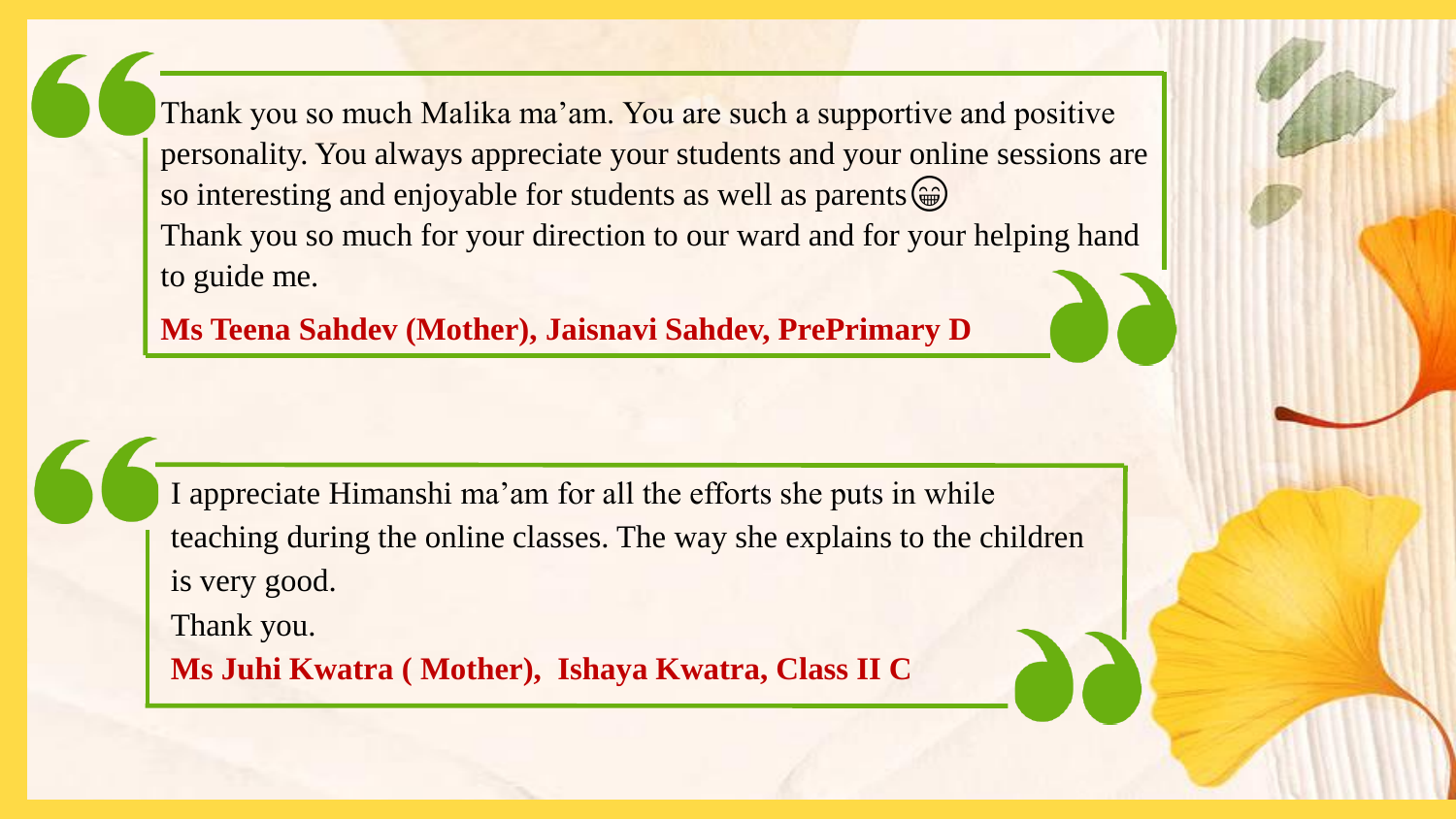Ms Ruchi Gandhi is a perfect blend of a mentor and a guardian. I have seen my child learning and growing at a very fast pace under an able guidance of hers. I am glad to have Ms Ruchi as my daughter's teacher in her very initial and critical years of learning.

**Ms Smrita Juneja (Mother), Abira Juneja, Class I A**

Mam when these online classes started we were worried about how small children will cope up as it is a new concept but today I want to thank you to connect our children to E-learning and giving the best study material to us special thanks to Ritu ma'am the way you explain it's very nice. I appreciate your efforts. Thank you so much, ma'am.

**Ms Amita Dwivedi (Mother), Kushagra Dwivedi, Class II E**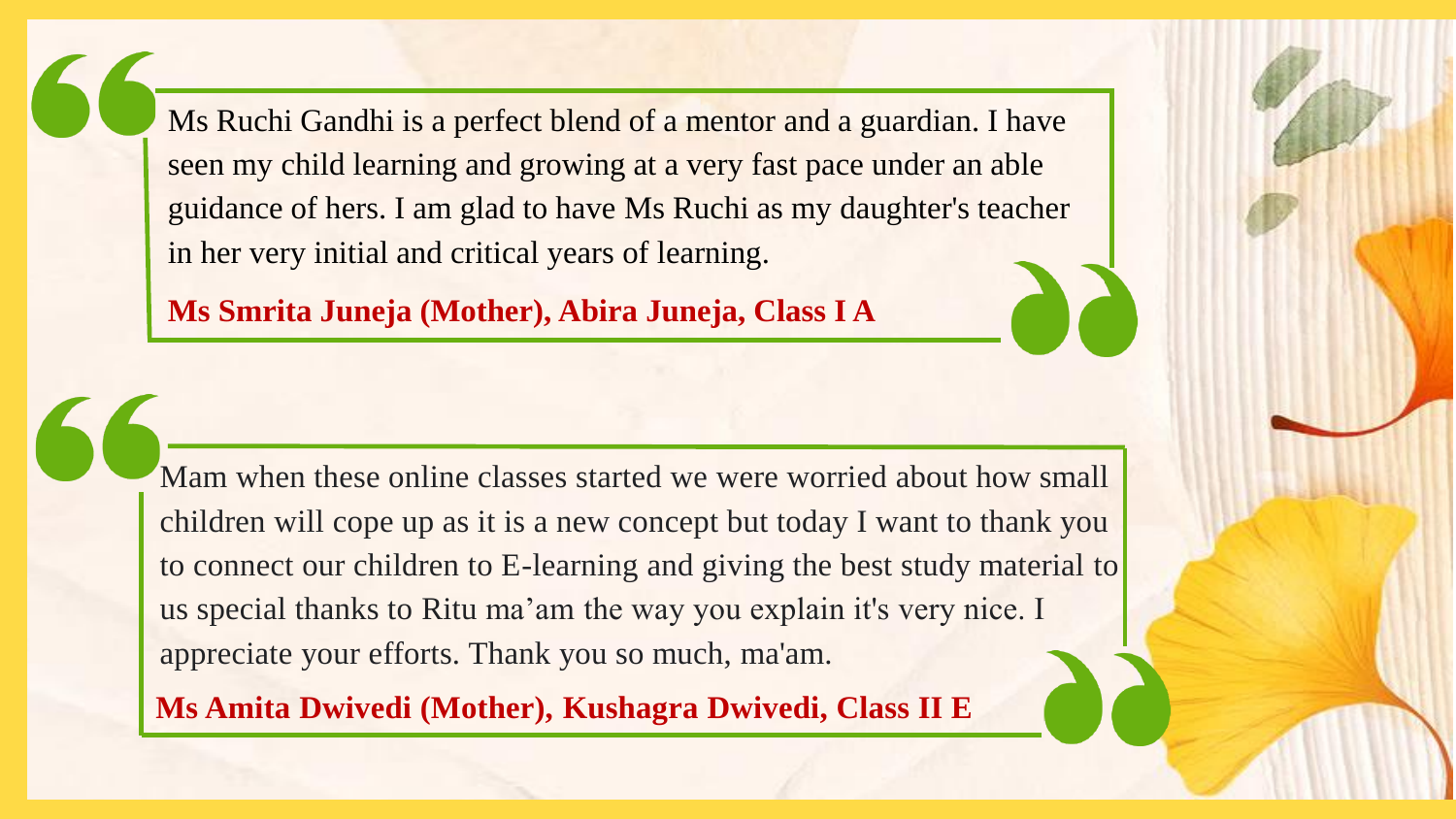We are grateful for all the support and motivation towards Pranita. Regular feedback from MsDeepika Singh hasreally evolved development in Pranita. In the present situation this PTM mode has been fruitful for areas of development and progress of my kid. **Ms Vinita Nair (Mother), Pranita Nair, Pre School C**

Mishka loves your session and as per her, you're her best teacher. She genuinely enjoys your session and diligently attends it. I'm very happy with her keenness to attend your classes. Thanks for all your support and understanding. There are very few teachers that could inculcate discipline in children and at the same time let them have fun. We are happy to have you as our child's class teacher

**Ms Anamika Bhardwaj (Mother), Mishka Bhardwaj, Class I C**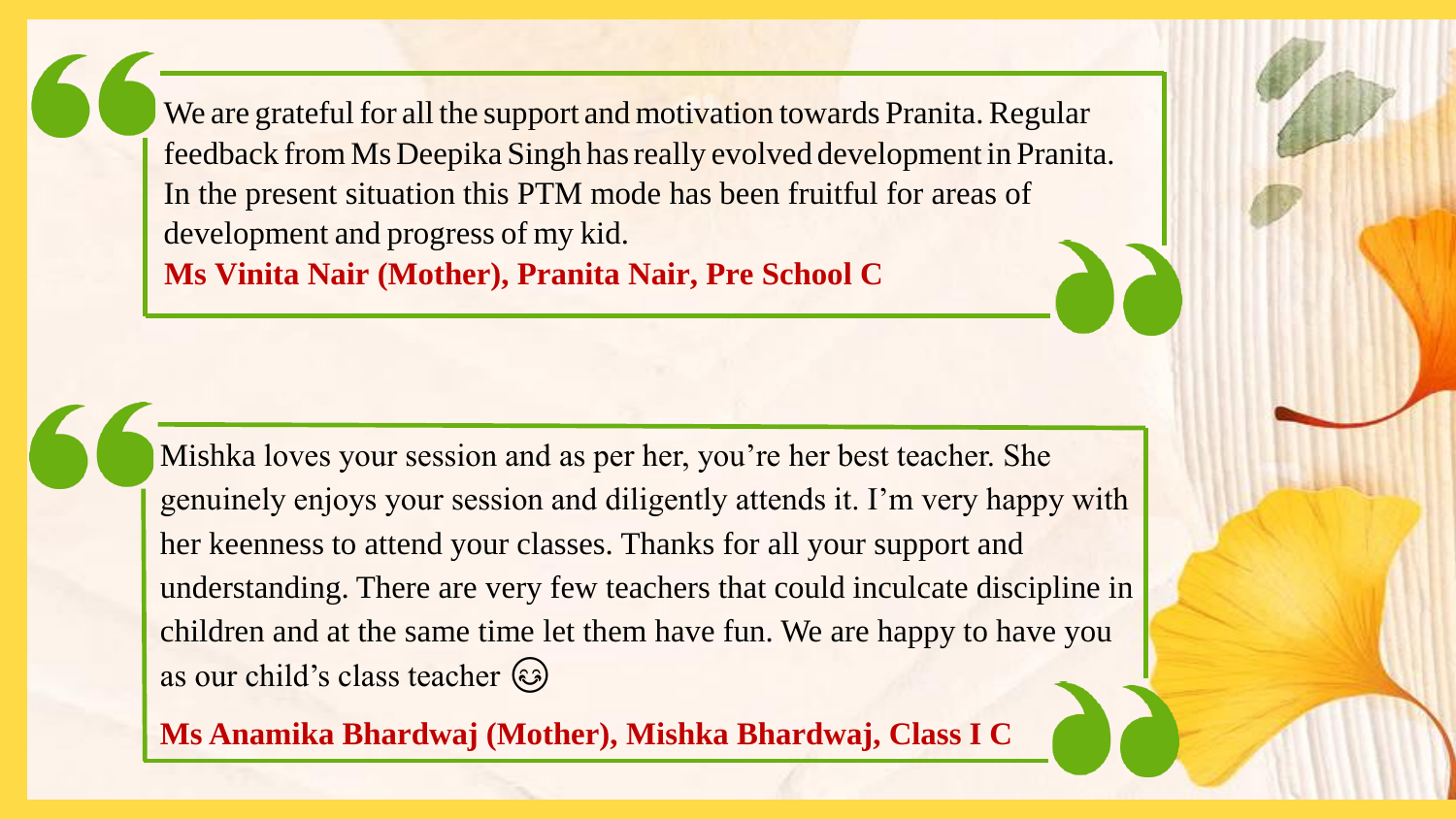You are just amazing at what you do! Your passion and dedication towards kids is beyond words! The way you make every child feel special is commendable. Parents cannot ask for a better teacher. We thank you from the bottom of our heart for being such a wonderful human being and a superb teacher!!

**Ms Ginny Nagpal Sethi (Mother), Reyaansh Sethi, PrePrimary D**

Ritu ma'am is a very thoughtful teacher who puts a lot of thought into how she presents the material. Her lessons were engaging, useful, and she was very patient with everyone in class always encouraging her students to try. We are very happy with her efforts. Sujata ma'am also giving her best, and the way she narrates the story is awesome, we are very happy with Sujata ma'am job as well. Thank you, ma'am.

**Ms Sita Rani (Mother), Kashvi, Class II E**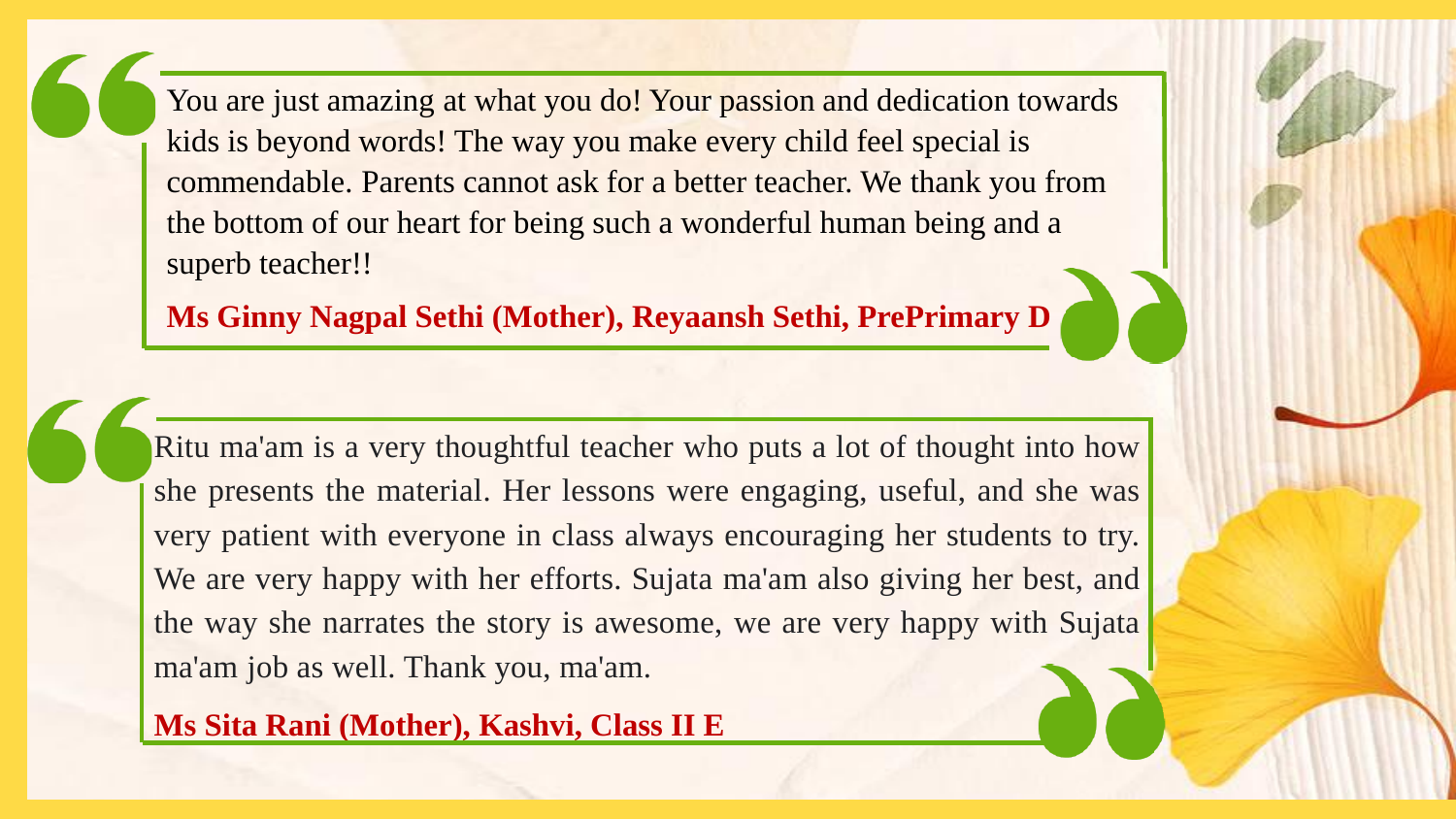English-My daughter has picked up almost all the letters (small case) during the last few months. The pedagogy used is very different it makes it easy for the child to form letters. In fact, Ayesha keeps noticing how different letters are written in the newspaper and books.

Maths-The interactive way of teaching number writing is helpful, she has effortlessly started to write 5 (Thanks to neck, belly and hat) and even number 8.

Hindi-In Hindi Ayesha is picking a number of words. She specially remembers the swar/vyanjan where Ma'am made extra efforts to making them draw or create a paper craft or narrated a story (like Ekta story or Nanda story).

EVS & GK - These are also covered in detail with discussions, presentations, and videos. My daughter really looks forward to the story telling sessions on Zoom, with Zoom features (filters etc) and Arty stuff used during the stories it really enhances the level of attention of the child. Keep it up.

IwouldalsoliketoappreciatetheeffortsputinbytheClassInChargeRenu Ma'amwho organisedtheFestivalFridaySessions,bothmydaughterandI really had a memorable Diwali, Children's Day and Christmas virtual celebration, all thanks to Ma'am. All the teachers are doing an incredible job. I am satisfied with the teaching pedagogy adopted as well as the personalized attention given to the students. Kudos to all!

**Ms Kritika Mathur (Mother), Ayesha, Pre School A**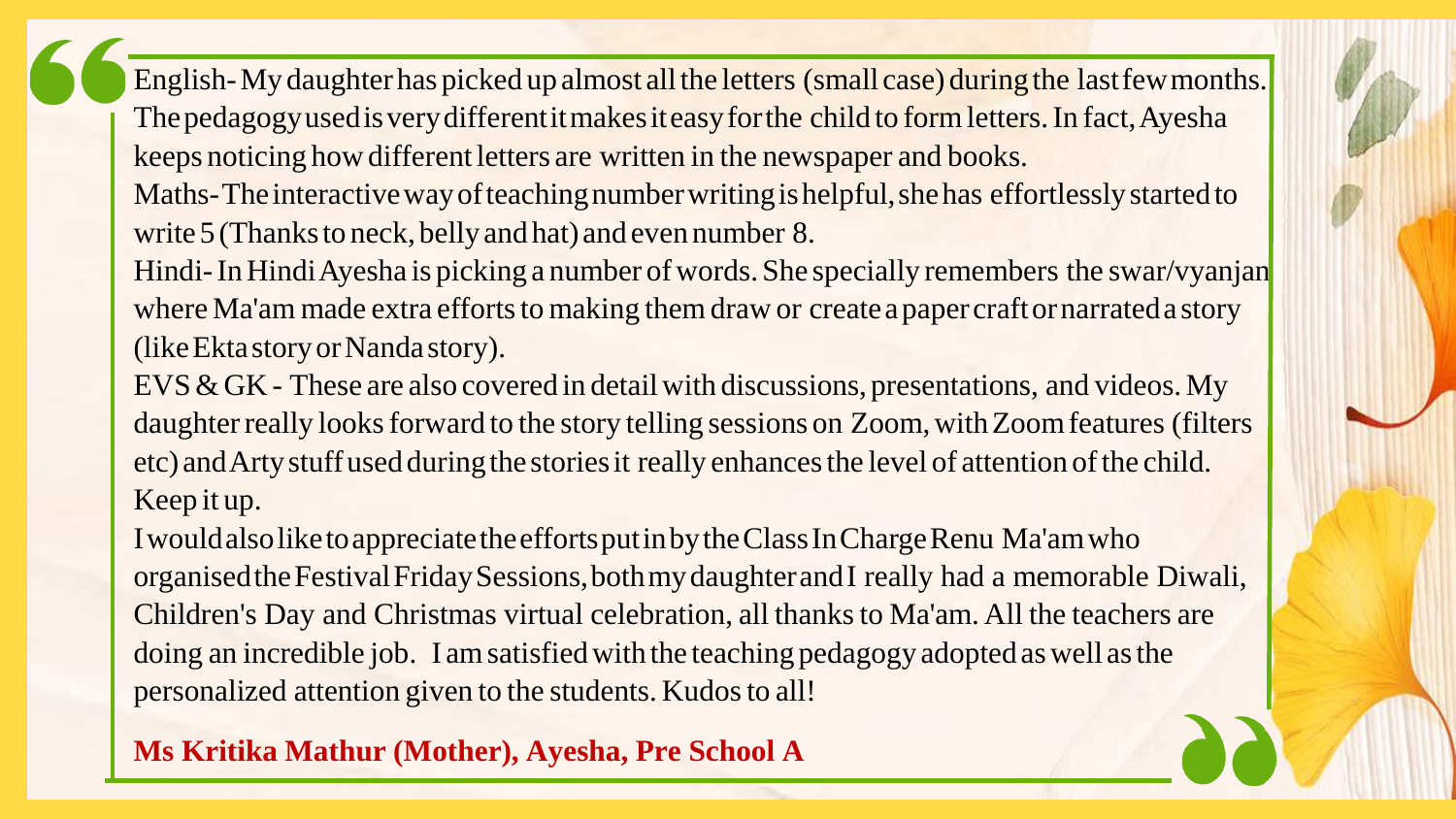We are very happy and thankful to all the teachers for their hard work. Your expertise in teaching has put our minds at ease.

**MrSachinBhalyan(Father),GranthBhalyan,PreSchoolB**

Class teacher is excellent. She is simply the best. She makes study so simple and easy to understand. She always stays focused on each and every child. She is grooming our children in the best possible way. Our children are blessed to have Sharmistha ma'am. Thank you so much ma'am.

**Ms Madhu Singh (Mother), Aaradhya Singh, Class I D**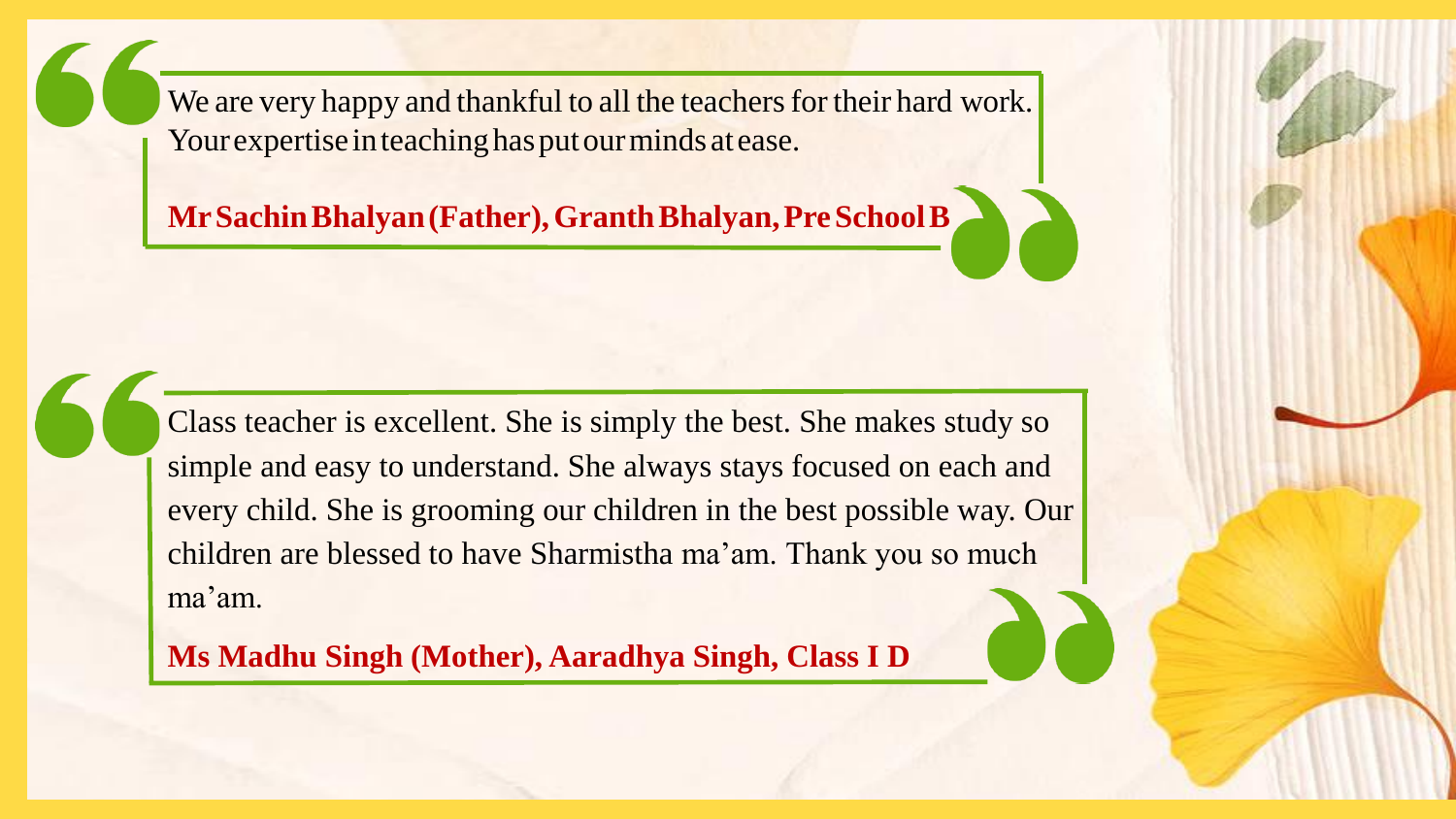Thank you ma'am for helping and supporting our child. I am very happy for all the efforts you are putting. Special thanks to Deepika Ma'am. **Ms Ranjana Sharma (Mother), Shreyansh Sharma, Pre School C**

Mivaan is improving day by day because of the efforts given by Shruti Ma'am.

**Ms Himani Goel (Mother), Mivaan Bansal, Class II D**

I would like to thank all teachers for their patient and consistent hard work since 2 years.Thankyou so much to all of you. Hats off to you all. Sincere thanks.

**Ms Preeti (Mother), Hesha Solanki, PrePrimary A**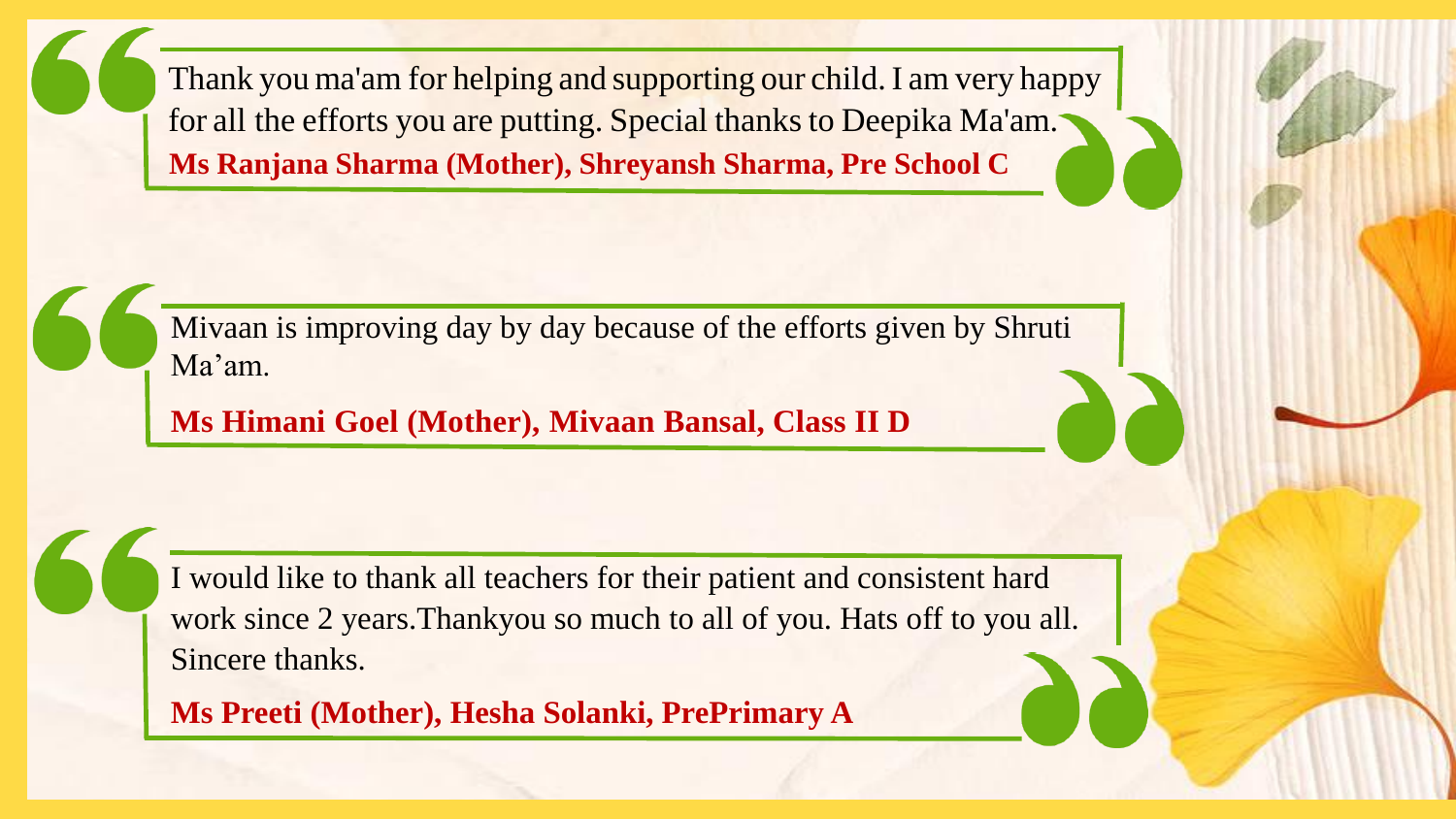I'm a happy parent since last 4 years my elder daughter is also a student of Ms Shubhi Sachdeva. Her way of teaching is so good. She understands child's psychology very well.. Her presence in the class gives student belongingness as they are doing online from long time. She is very well versed with the syllabus also. She always introduced new things. So overall it's a good learning experience with her.

**Mr Vibhanshu Sharma (Father), Khia Sharma, PrePrimary C**

Himanshi ma'am is such an amazing teacher. Shubhi ma'am her preprimary teacher and Himanshi ma'am have played a wonderful role in building a solid foundation for Kavya. Thanks so much, ma'am. This difficult academic year has been made so smooth by Himanshi ma'am. **Ms Laimayum (Mother), Kavya Nair, Class II C**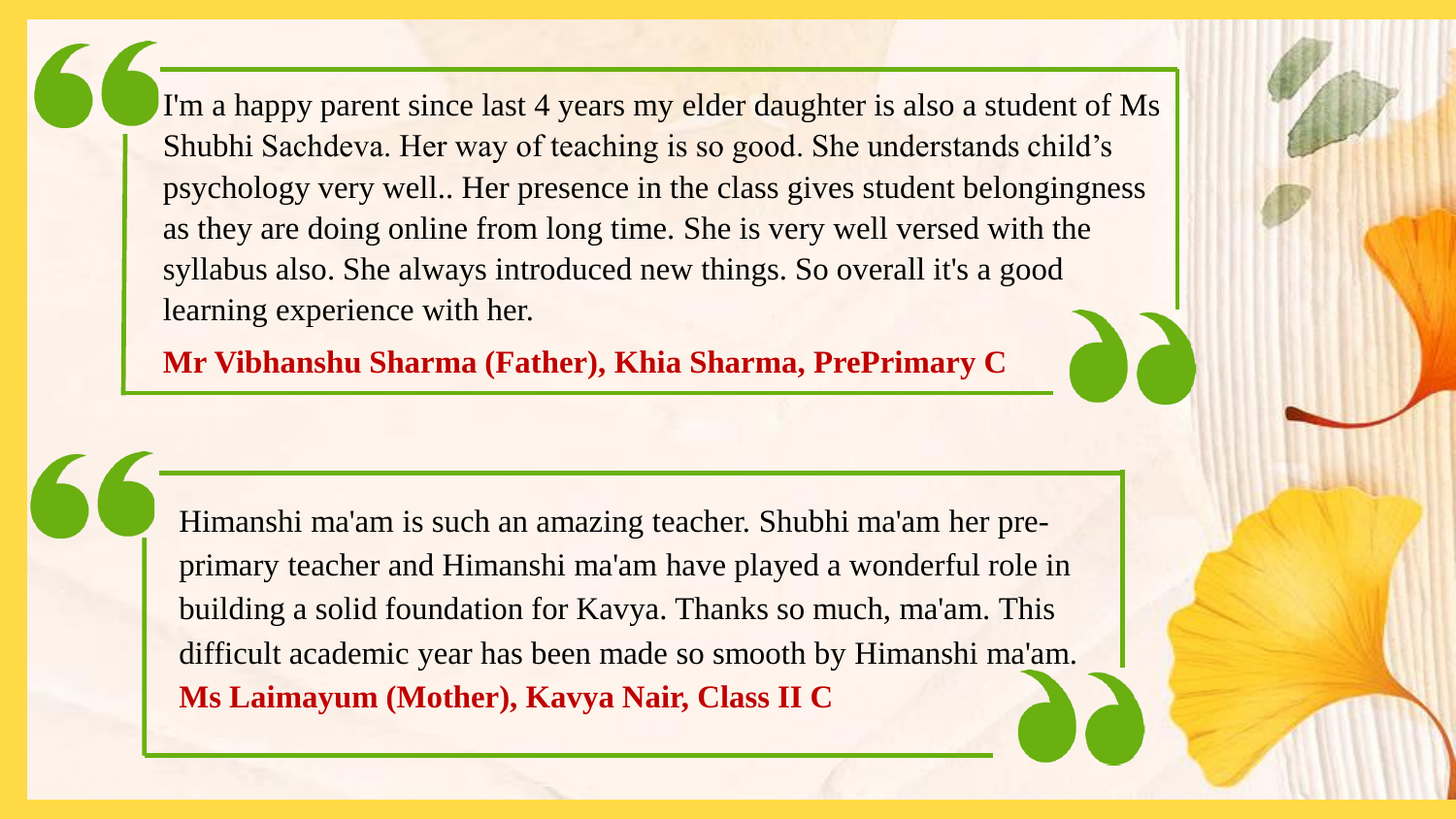All teachers are doing great and I am pretty much happy with the performance of my child.

**Ms Pooja Yaduvanshi (Mother), Parth Yaduvanshi, Pre School D**

I am happy with the overall progress of my child. I am also thankful to Advika's class teacher (Akanksha Ma'am) for encouraging her and for giving her the opportunity to explore her creative side. Despite the challenges of a virtual world, it's great to see the efforts made by the school and its staff to create a wholesome environment for the students, especially the younger ones.

**Ms Panchali Gogoi (Mother), Advika Saikia, Class I B**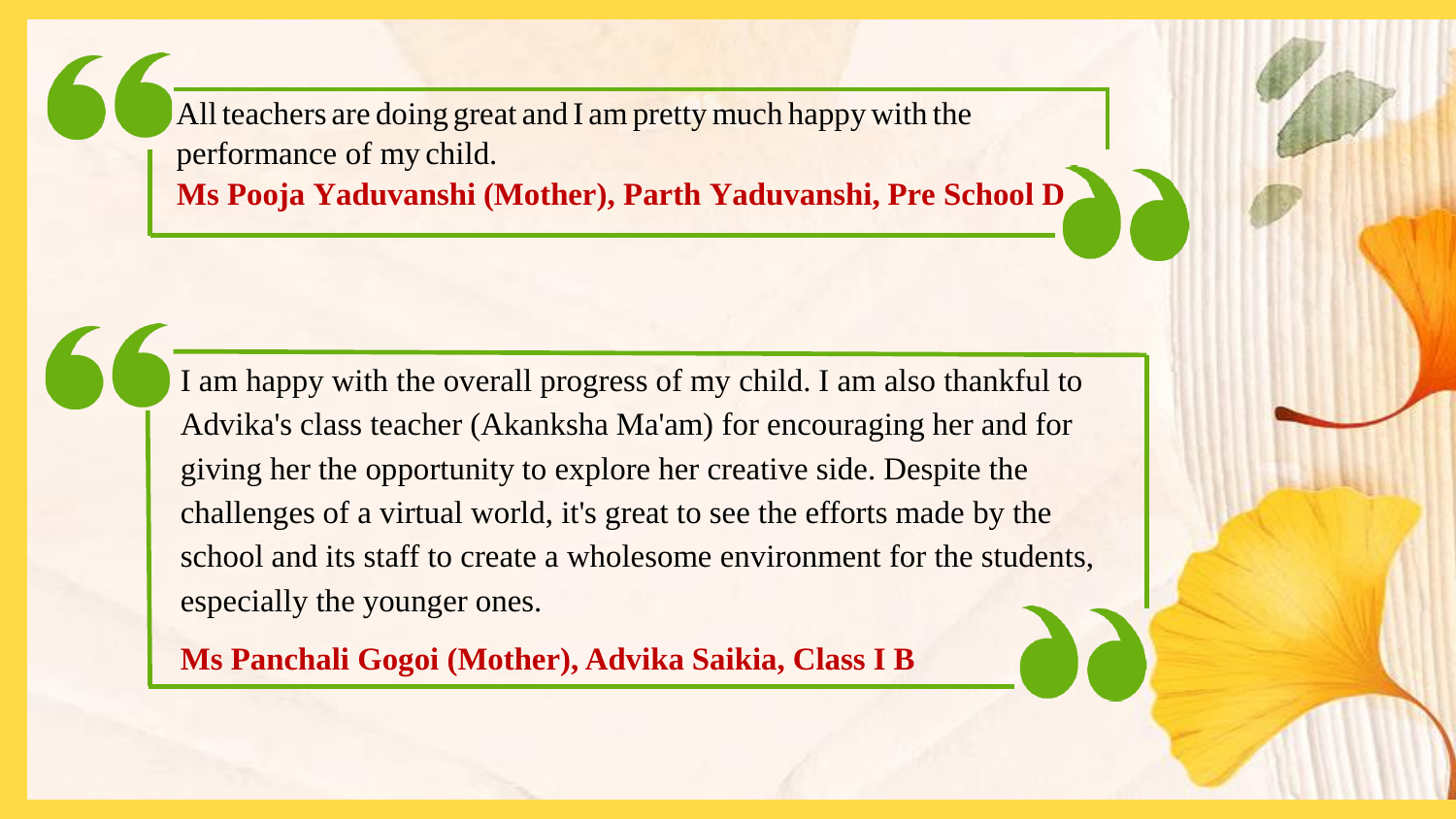Thanks to all the teachers and all school staff. They played a vital role in laying a strong foundation. Thank you for your hard work in supporting my daughter. Your patience and commitment to support my child means a lot to our family.

**Mr Puneet Kumar (Father), Anaya Maurya, Class I E**

In SRWS there is "Transparency" in all the systems which we Appreciate the most. Would Really Appreciate Malika Mam who's very "Ardent" towards her Teaching Ways which motivates kids and encourages them to attend the online sessions. She is always ready with the Righteous Resolution whenever Required.

**Mr Himanshu Bahl (Father), Divik Bahl, PrePrimary D**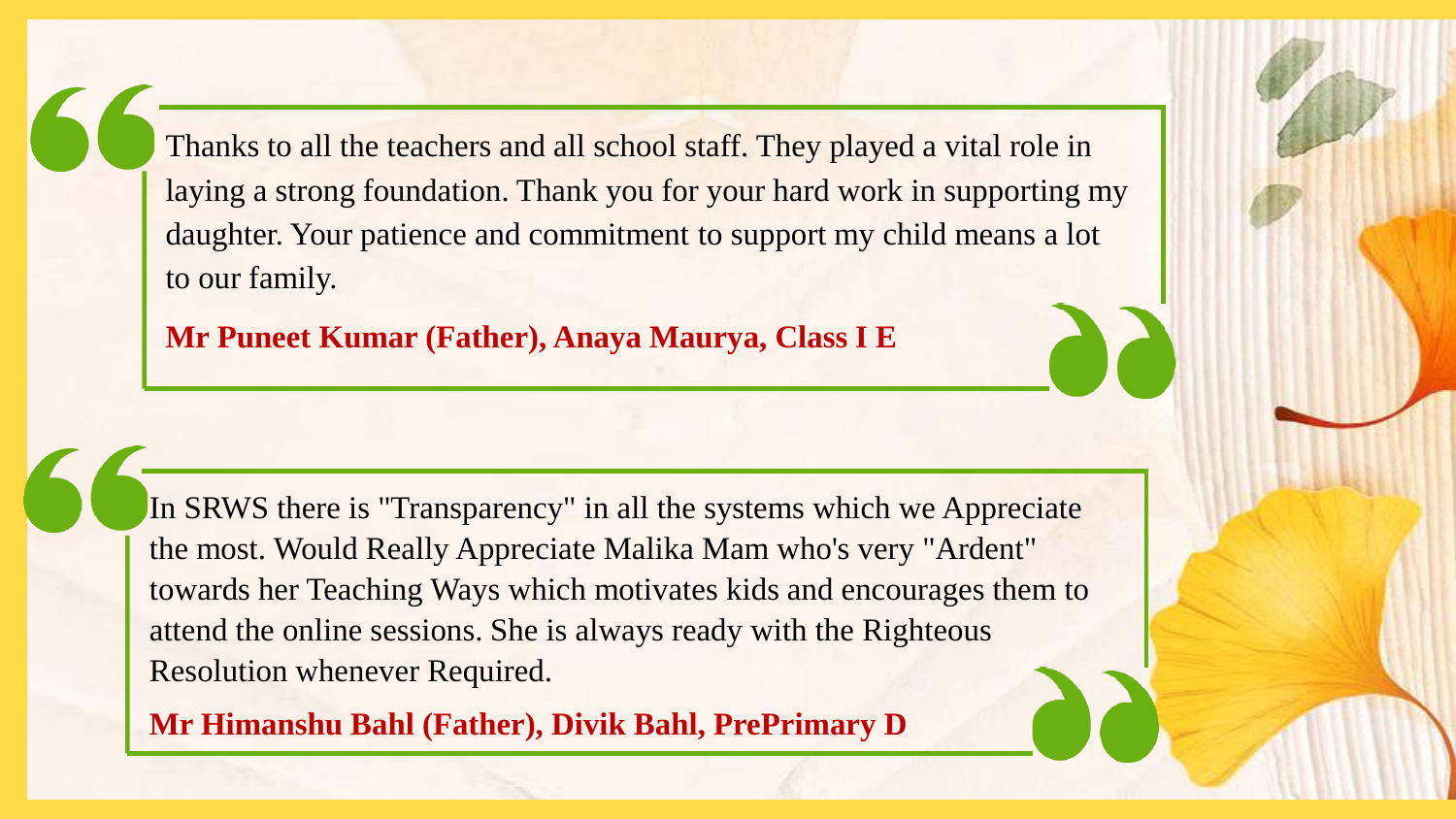We had an interactive session with the teacher. We are quite happy with the progress Aarush has made even when the classes have been held online. Aarush's class teacher is very capable and knows her job well. We thank her for her sincere efforts.

**Mr Manish Kumar Ahlawat (Father), Aarush Ahlawat, Class I C**

We are pretty much satisfied with the studies. Ms Shruti Rastogi is one of the best in your school.

**Ms Ashu Sharma (Mother), of Arnish Beriwal, Class II D**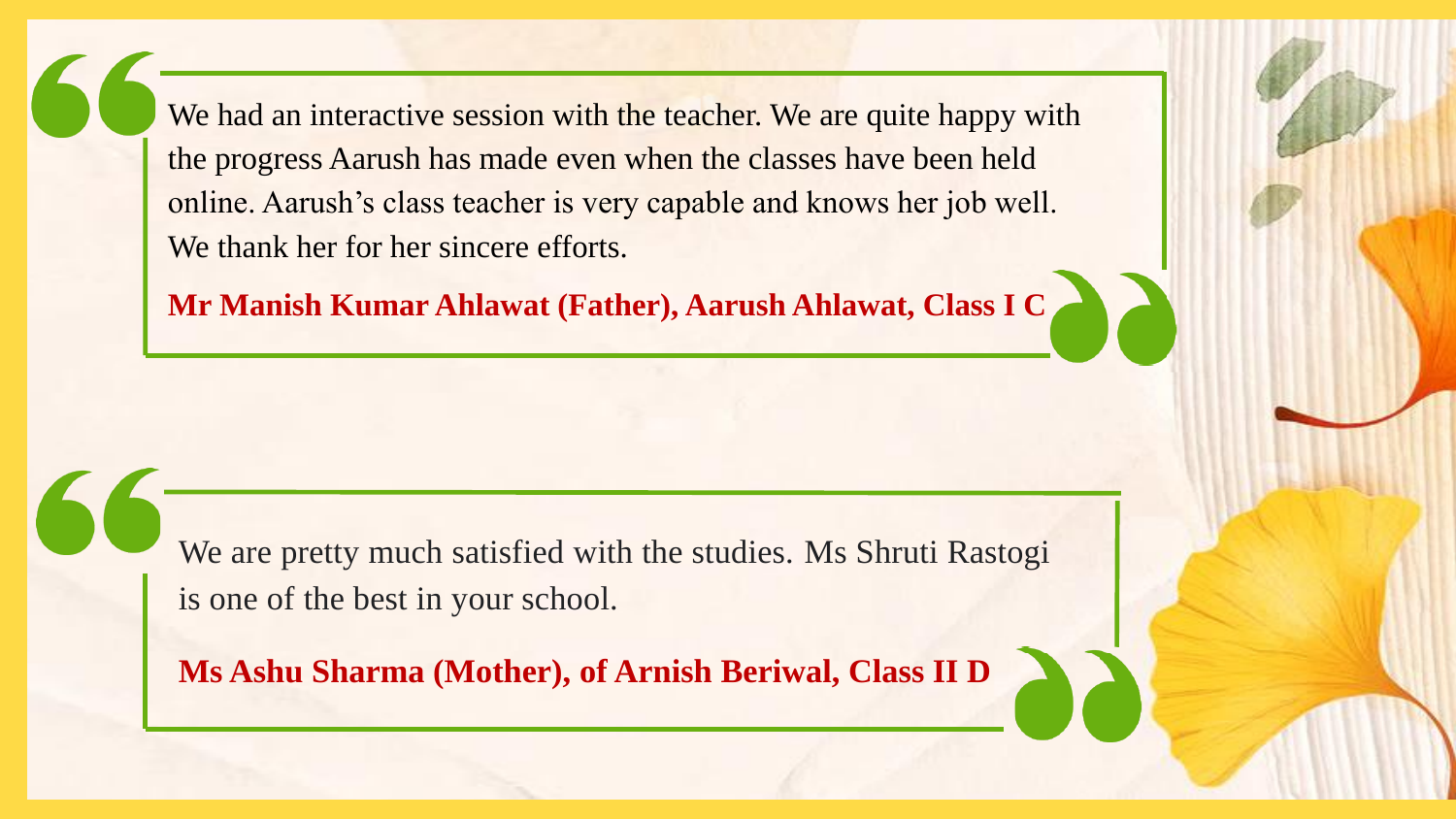Thank you so much Ma'am for your efforts for our kid's development. Himanshi Ma'am is a very thoughtful teacher who puts a lot of thought into how she presents the material. Her lessons are useful and engaging. She is very patient with everyone in the class and is always encouraging her students to try and do their best. Your patience and commitment towards every child is commendable.

**Ms Sujukta Ganguly (Mother), Shreyank Ganguly, Class II C**

Teachers are very friendly and thoughtful, they always put extra efforts into how they present the material. Very patient with everyone in the class, always encouraging students to give their best. Their hard work puts my mind at ease.

**Ms Asha (Mother), Kritika Sharma, PrePrimary D**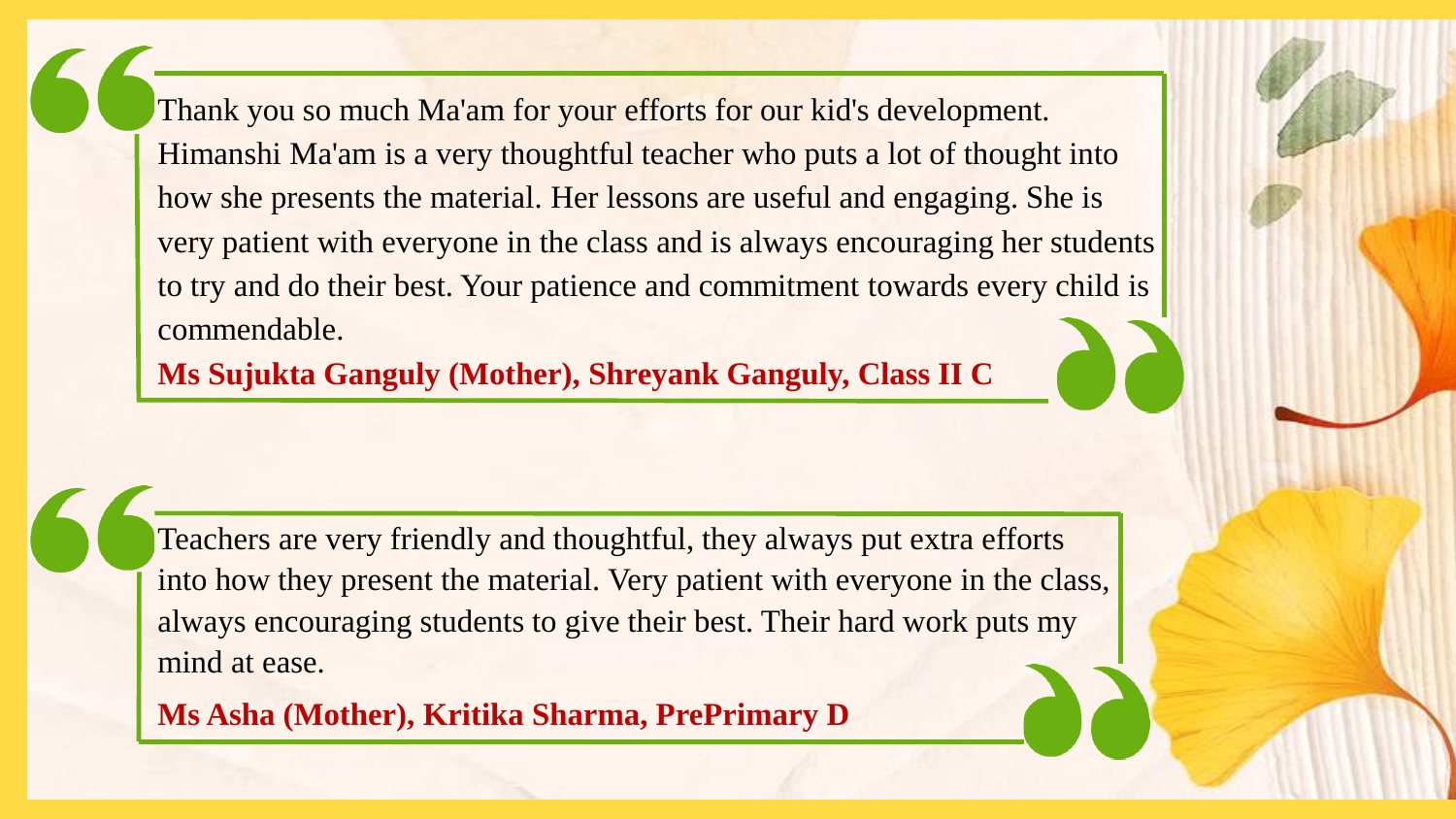All the teachers are very attentive to child's needs, really encourage and help whenever required. Can see the change in Aapoory's grasping from start of the session till now.. Special remarks for Shivani Ma'am for guidingAapoorv patiently this year.

**Ms Prabha Karthikeyan (Mother), Aapoorv Karthikeyan, Pre SchoolB**

PTI sessions with Sakshi ma'am are always conducive and fruitful. Your patience and commitment are commendable and your efforts show in the change that I see in my daughter's development. I see her as more confident and independent. Every interaction be it online classes or the PTI has helped Jaisvi to get better and better. I appreciate your inputs on her personality development. As a mentor, you identify the skills to be developed and encourage her to perform to the best of the ability. **Ms Puneeta Gujral (Mother), Jaisvi Gujral, Class II B**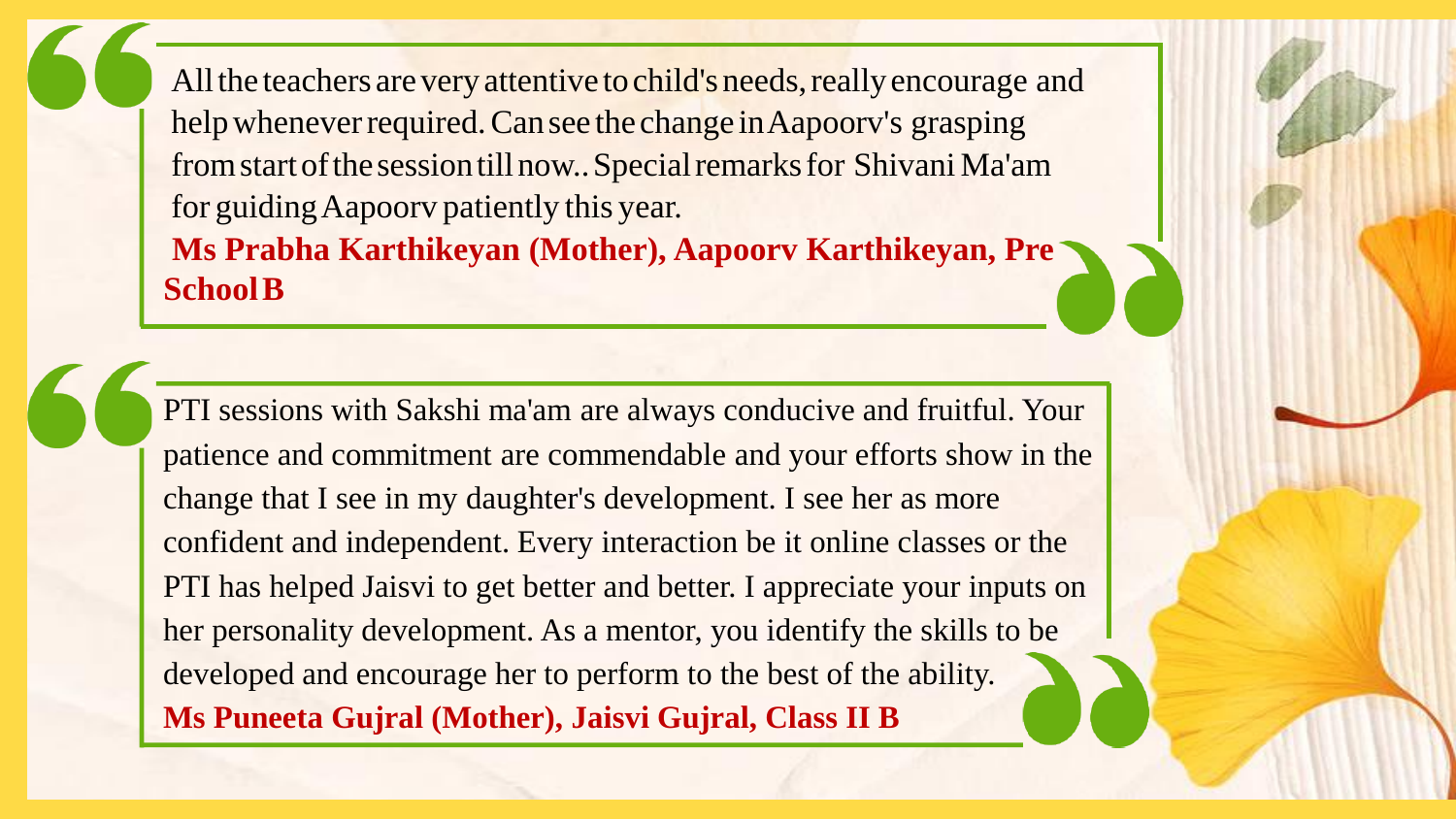I am very satisfied with the class teacher Ms Ruchi. She really puts in lot of efforts and makes sure every kid is participating and learning in the class.

**Ms Navneet Kapoor Jain (Mother), Ishaadya Jain, Class I A**

We are happy with the efforts all the teachers are putting in to help children learn and grow.Itisnoteasytokeepsmallkids engageandteachthemin online classesbut teachers work hard to make learning fun with activities and frequent one to one interactions. Special thanks to Jasneet Mam. **Ms Aarti Jonia (Mother), Riaan Jonia, Pre School D**

The classes are going on as per our expectations. The teaching methods are really helpful. The best part is teachers take care of our concerns and take necessary actions.

**Ms Moitreyee Goswami (Mother), Riyana Saha, PrePrimary C**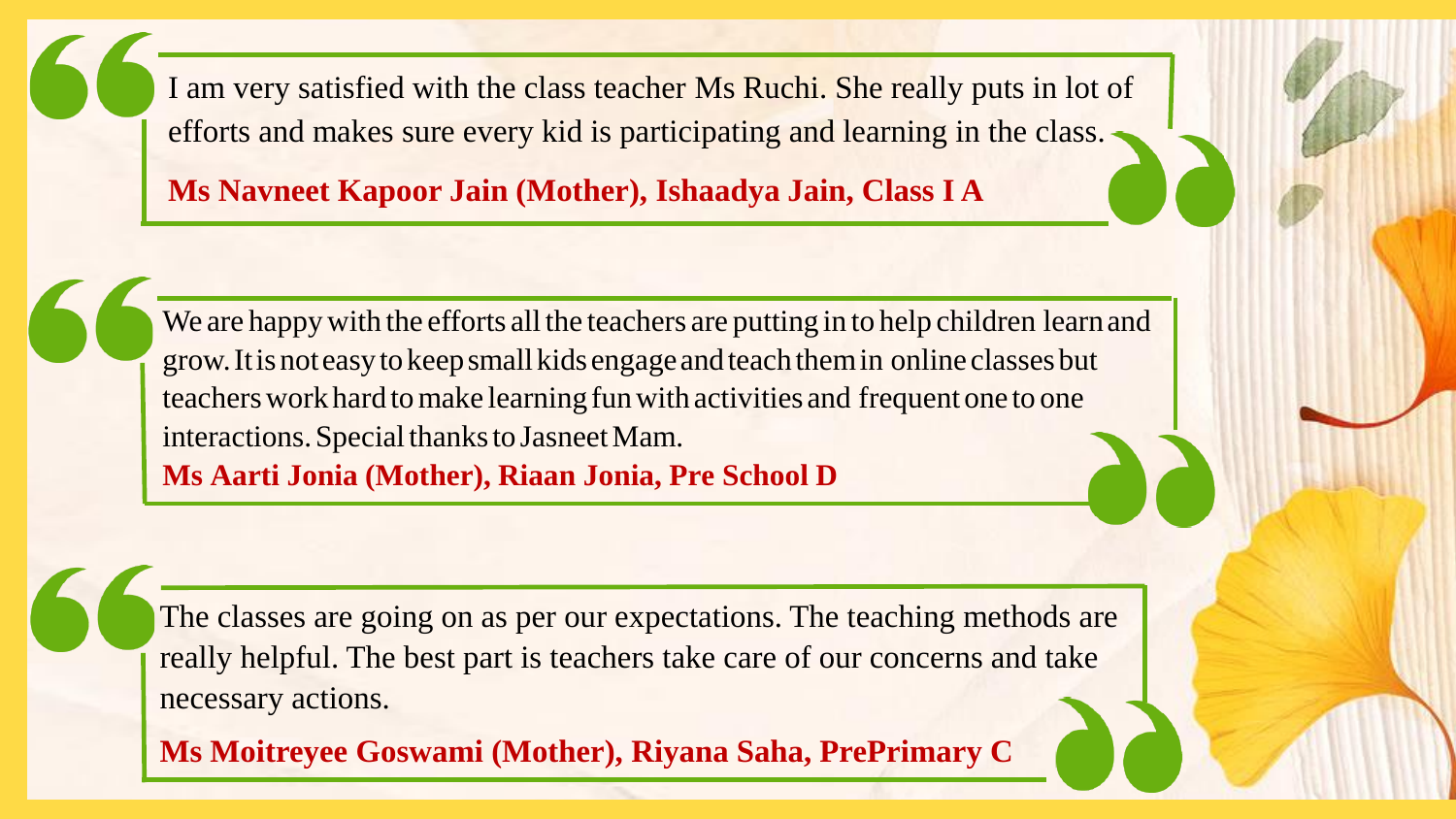Classes are going great.Teachers are energetic and keep the students engaged. **Ms Neetu Kumar Ahlawat (Mother), Medhansh Ahlawat, Pre School D**

Akanksha Juneja ma'am is an excellent teacher. Her manner of teaching is so wonderful and refreshing. She is patient and supportive but really knows how to motivate her students. She is great at building confidence and keeping lessons fun and engaging through a variety of activities that improves concentration, writing and reading skills. P.S- You are amazing at what you do! Your passion and dedication is beyond words! Thank you once again Akanksha Ma'am.

**Ms Uma (Mother), Pranika, Class I B**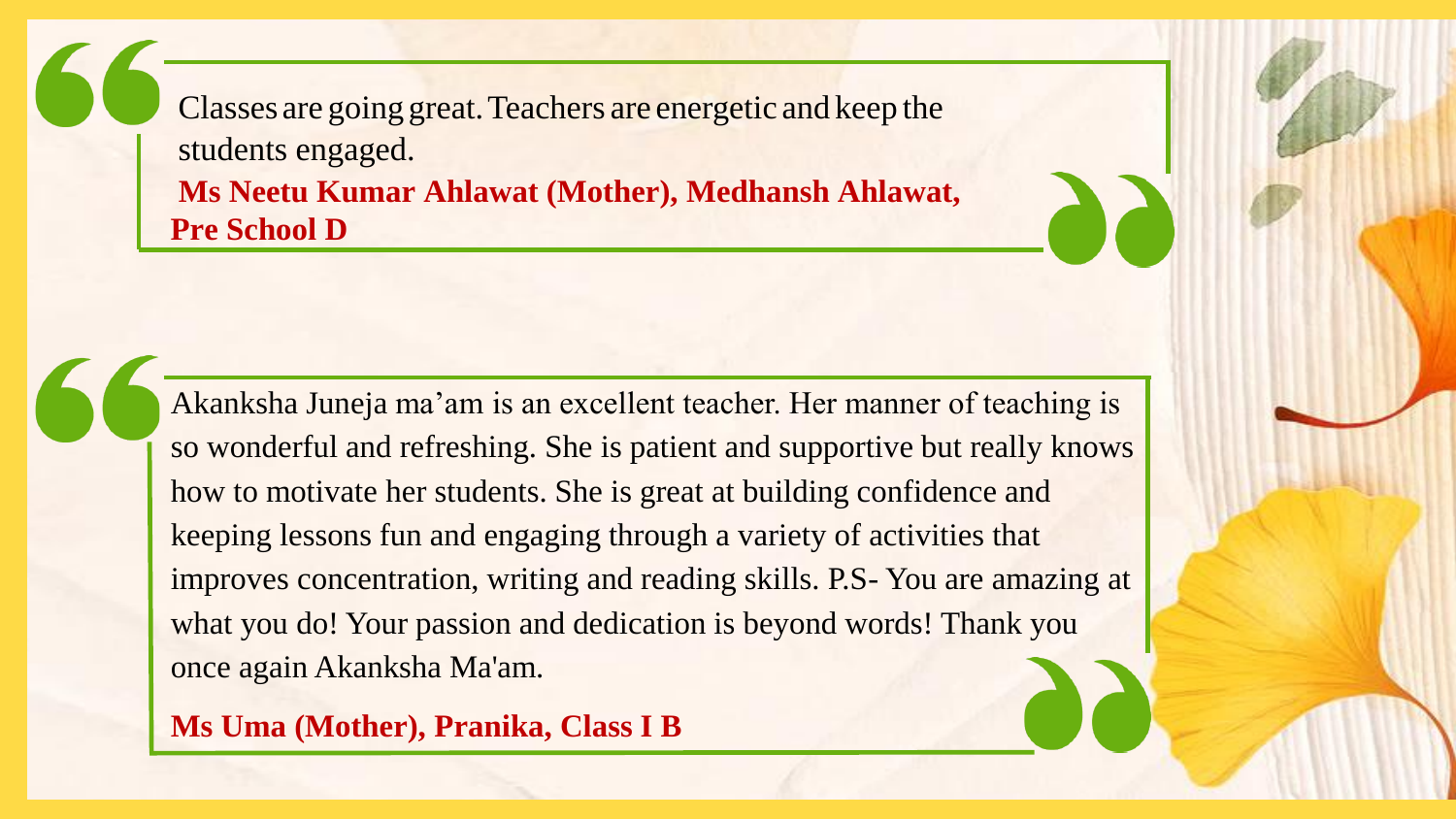Very much satisfied with the school and teachers. I have seen an overall improvement in my child . Teachers are doing a great job. Special thanks to Shalu Walia ma'am and Shubhi ma'am. Keep it up !

**Ms Komal Yadav (Mother), Himank Singh, PrePrimary A**

She is an amazing class teacher. She always motivate kids to give their best in every stream. Thank you ma'am. You are such gem & best teacher.  $\mathbb{R}$ 

**Ms Shikha Bhola (Mother), Maahir Bhola, Class I D**

Very very happy with the teaching method and the way the teacher teaches is very satisfying.

**Ms Sapna Biswas (Mother), Gourav Biswas, Class II A**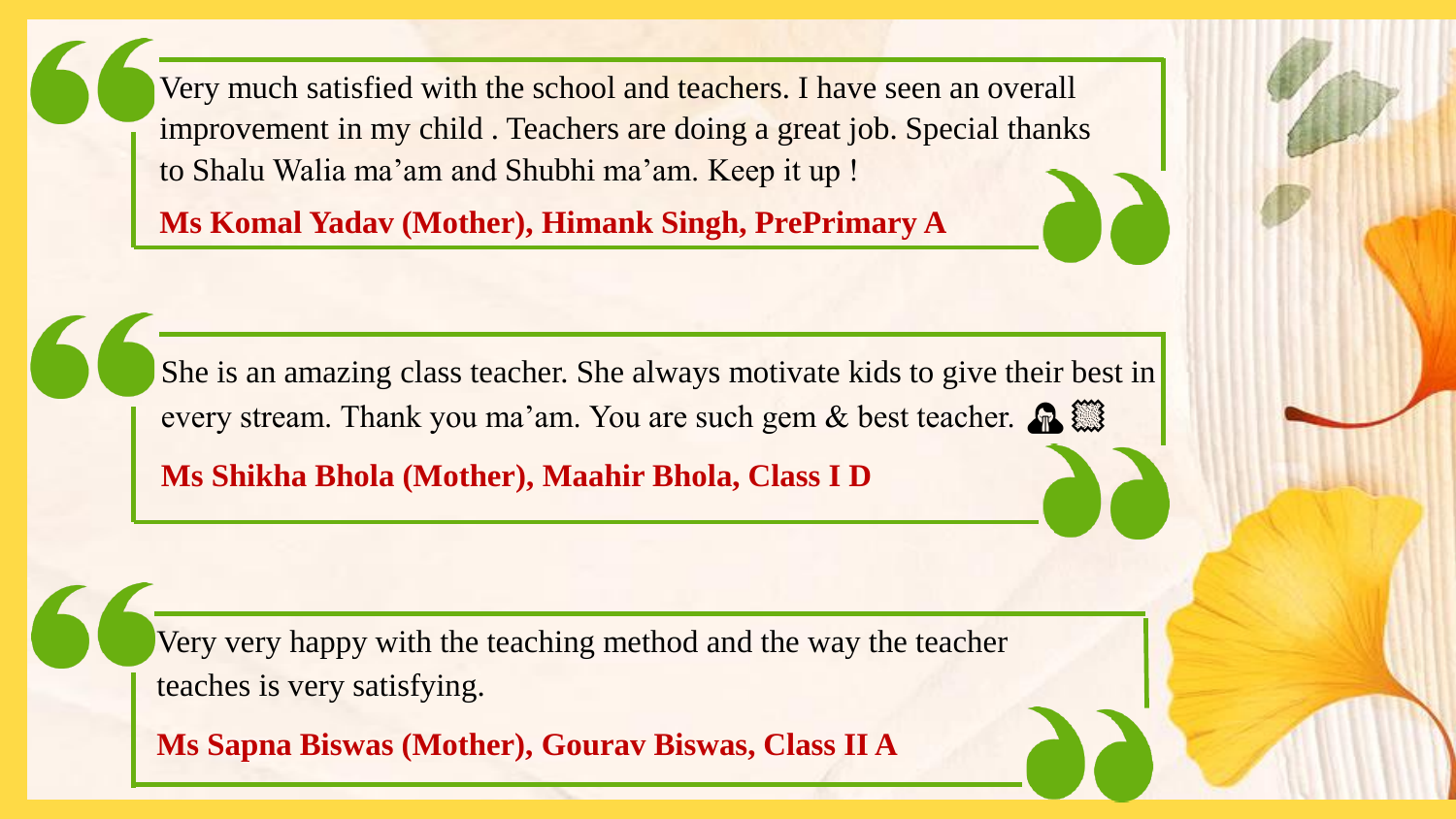With your guidance, our son has developed into a confident and capable child. Thank you for being such an important part of our child's development. Thank you, Prerna ma'am.

**Ms Nidhi Arora (Mother), Arsh Arora, Class II A**

The studies in this school are excellent. Shruti Ma'am is just fabulous. She is very supportive and a gem of a person.

**Ms Sweta Jha (Mother), Arohi Jha, Class II D**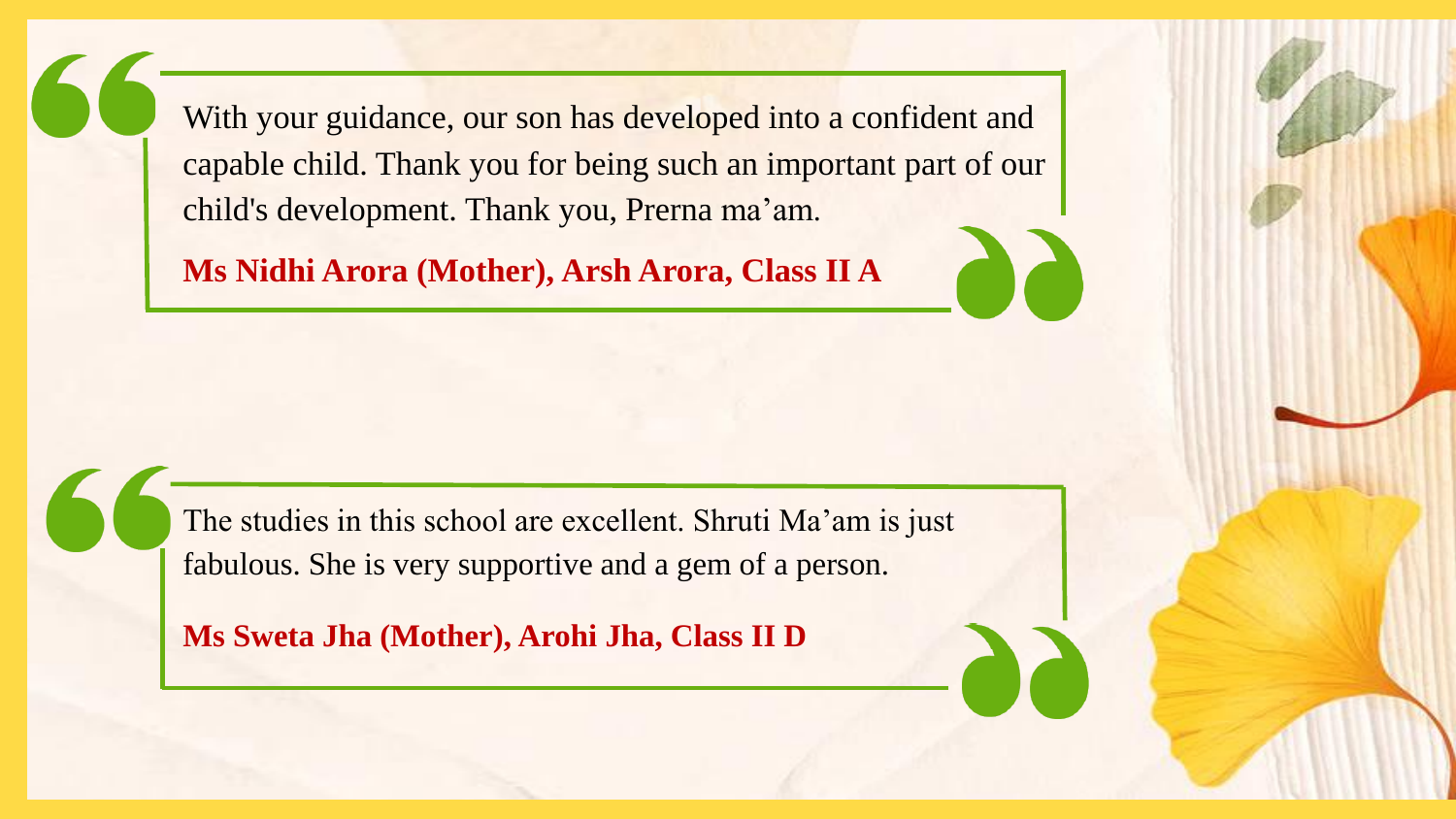It's been a wonderful journey with you Shubhi ma'am. Thanks a lot for supporting and loving all the kids. You have been handling each and every child so nicely. Looking forward for all your support in future as well.

**Dr Disha Arora (Mother), Vivaan Arora, PrePrimary C**

All the teachers of TIANA class teaches the students with full sincerity, dedication and hard work and also the teaching method is very good. Students of the class enjoy the concept taught by the teacher.

**Ms Sushma (Mother), Trisha, Pre School D**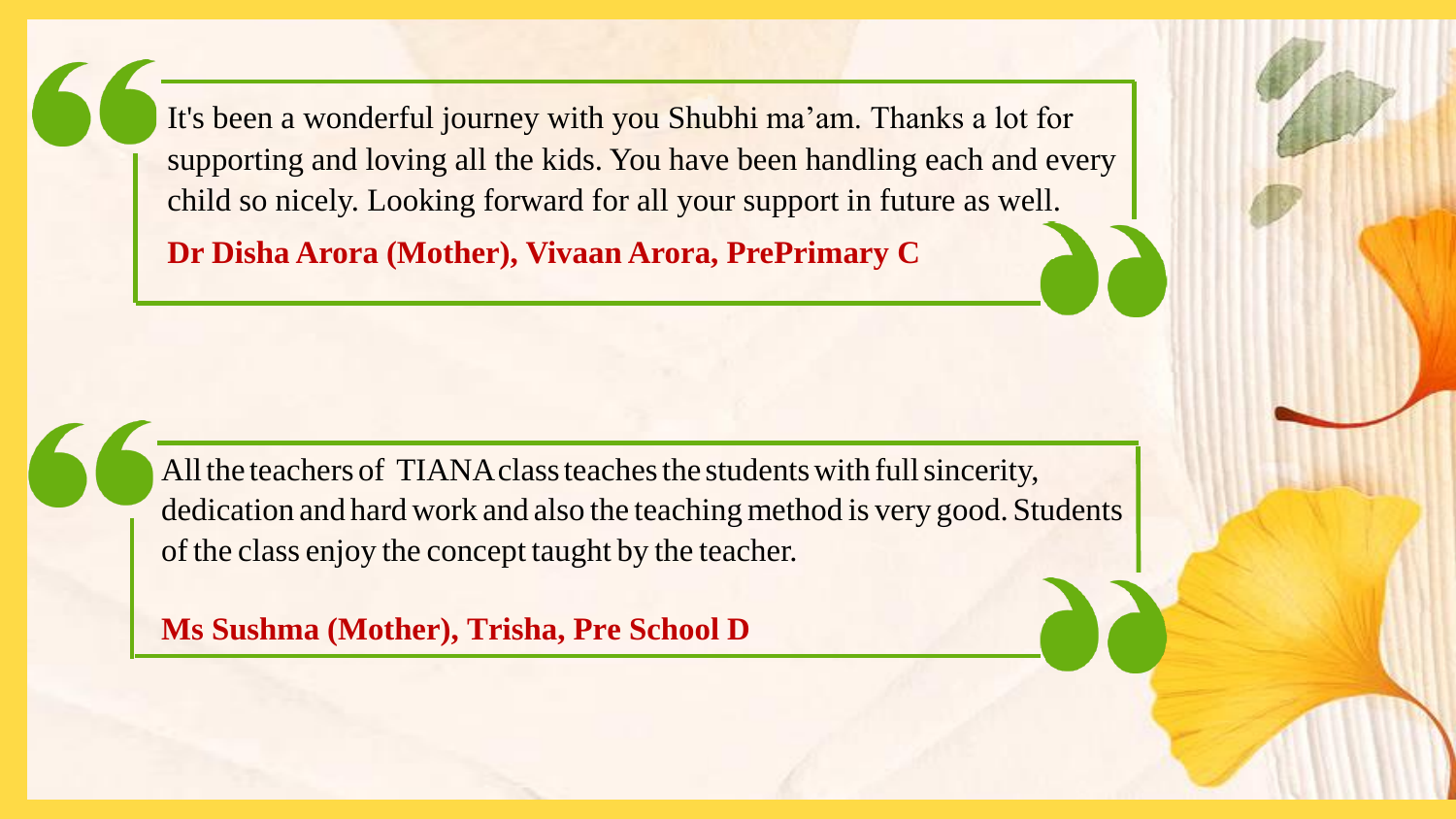SRWS is doing a great job. All the faculty members teaching in this class are really putting in more efforts.

**Ms Prabhjot Kaur (Mother), Dakshdeep Singh Jessel, PrePrimary A**

Teachers are very cooperative.They teach every topic in an innovative way.

**Ms Sonia Khandelwal (Mother), Dhanish Gupta, Pre School A**

The sessions are going good. Teachers are helpful and proactive. Thanks for all you do. **Mr AmitRawat(Father),AnanyaRawat,PreSchoolB**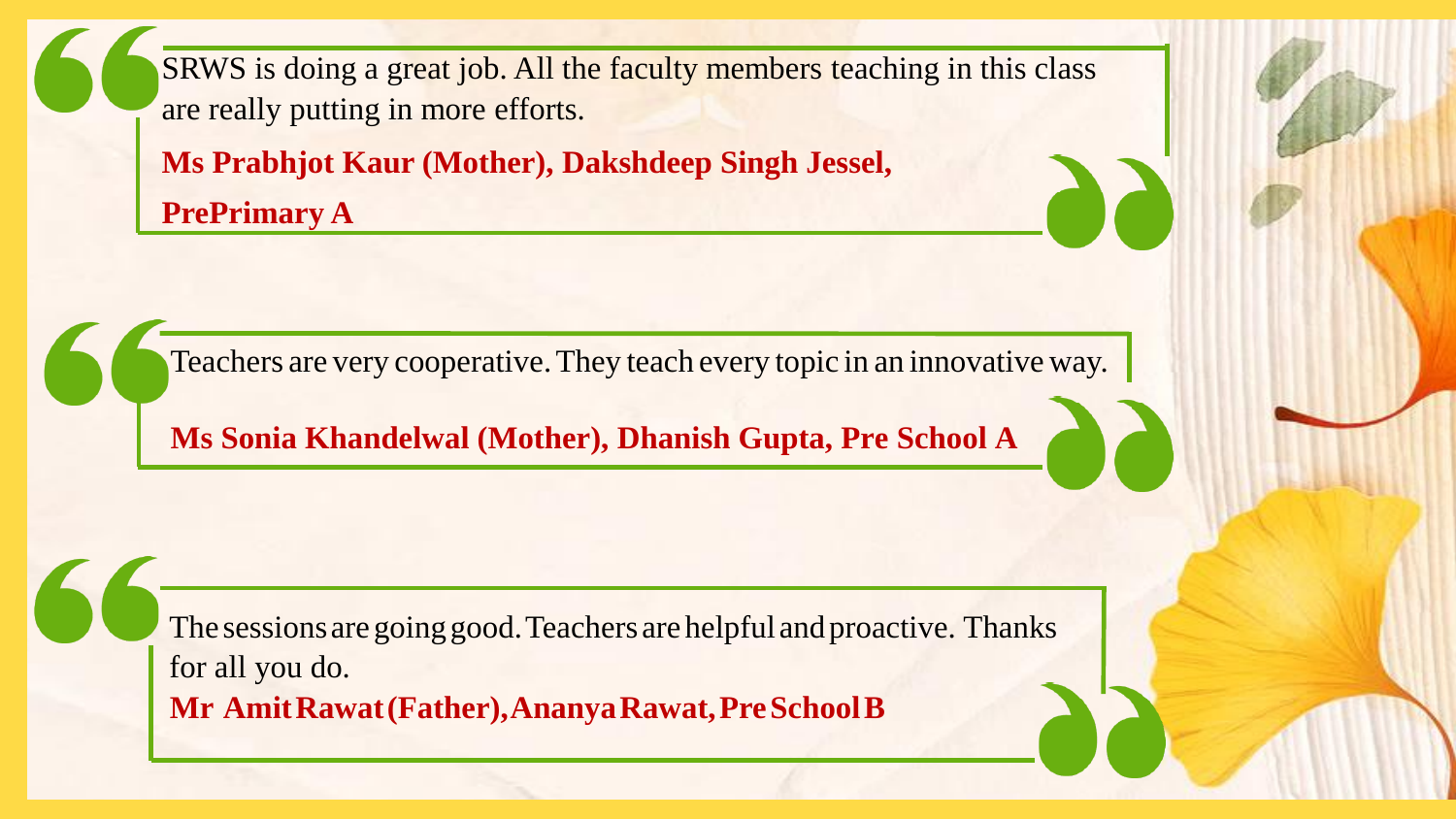Sakshi Ma'am puts a lot of effort into teaching and takes care of every child during class. She has continuously encouraged Avni in every activity and I can see great progression in her confidence, studies, and cocurricular activities. Kudos to Ma'am and the school to bring the best out of these children even in the toughest times of Covid. **Ms Neha Sati (Mother), Avni Sati, Class II B**

With your guidance, our son has developed into a confident and a capable child. Thank you for being such an important part in our child's development. Your expertise in teaching has put our minds at ease. We are so grateful to have you as our child's teacher. Thank you once again Lalita ma'am.

**Ms Renu (Mother), Vivaan Narotra, Class I E**